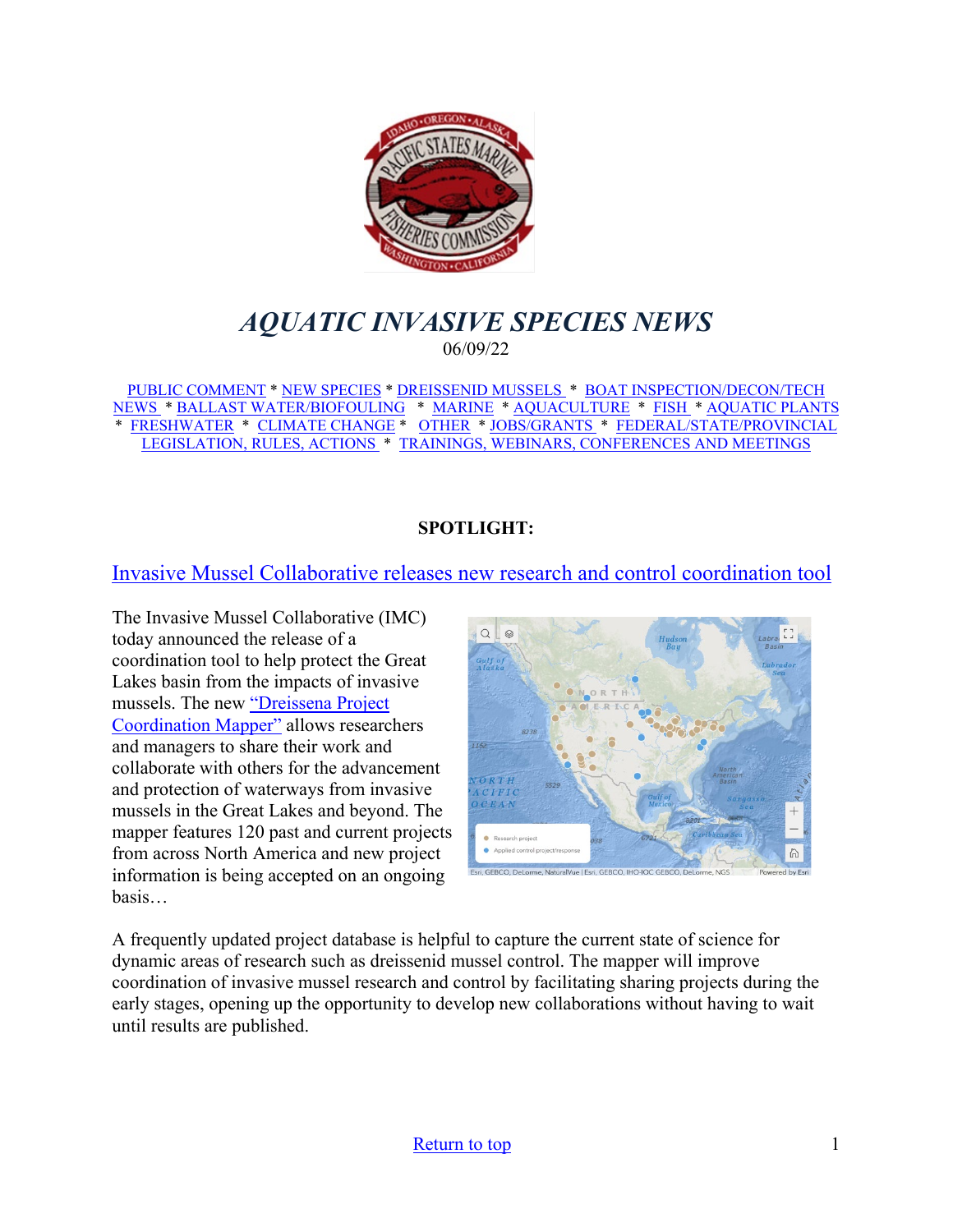## **PUBLIC COMMENT**

### <span id="page-1-0"></span>[Notice of Public Meeting: Shipping Coordinating Committee Meeting in Preparation for](https://mariners.coastguard.blog/2022/05/04/notice-of-public-meeting-shipping-coordinating-committee-meeting-in-preparation-for-international-maritime-organization-mepc-78-meeting/?utm_source=feedburner&utm_medium=email)  [International Maritime Organization MEPC 78 Meeting](https://mariners.coastguard.blog/2022/05/04/notice-of-public-meeting-shipping-coordinating-committee-meeting-in-preparation-for-international-maritime-organization-mepc-78-meeting/?utm_source=feedburner&utm_medium=email)

The Department of State will conduct a public meeting of the Shipping Coordinating Committee at 10 a.m. on Wednesday, May 25, 2022, by way of teleconference. The primary purpose of the meeting is to prepare for the seventy-eighth session of the International Maritime Organization's (IMO) Marine Environment Protection Committee (MEPC 78) to be held virtually from Monday, June 6, 2022 to Friday June 10, 2022.

Members of the public may participate up to the capacity of the teleconference phone line, which can handle 500 participants. To RSVP, participants should contact the meeting coordinator, LCDR Jessica Anderson, by email at jessica.p.anderson@uscg.mil. To access the teleconference line, participants should call (202) 475-4000 and use Participant Code: 877 239 87#.

--

The U.S. Army Corps of Engineers, Walla Walla District (Corps) invites your comments on the [May 2022 Federal Participation in Watercraft Inspection Stations, Updated Integrated Letter](https://www.nww.usace.army.mil/EnvironmentalComplianceComment/)  [Report and Programmatic Environmental Assessment, Columbia River Basin \(LR/PEA\)](https://www.nww.usace.army.mil/EnvironmentalComplianceComment/) and associated Draft Finding of No Significant Impact (FONSI). Documents can be found [HERE.](https://www.nww.usace.army.mil/Missions/Environmental-Compliance/) In compliance with the National Environmental Policy Act, the Corps produced the Updated LR/PEA to evaluate the potential economic and environmental effects of including the states of Nevada and Wyoming in the current and successful federal cost-share program of establishing and maintaining watercraft inspection stations in the Columbia River Basin to help prevent the spread of aquatic invasive species, specifically zebra and quagga mussels. The current costshare program is operated in Idaho, Montana, Oregon, and Washington.

### **The 30-day review and comment period is open from May 17, 2022 to June 17, 2022.**

### [NOAA Publishes Notice of Intent to Prepare Programmatic Environmental Impact Statement for](https://www.fisheries.noaa.gov/event/southern-california-aquaculture-opportunity-area-scoping-meeting?utm_medium=email&utm_source=govdelivery)  [Southern California Aquaculture Opportunity Area](https://www.fisheries.noaa.gov/event/southern-california-aquaculture-opportunity-area-scoping-meeting?utm_medium=email&utm_source=govdelivery)

--

Today NOAA Fisheries published a Notice of Intent in the Federal Register announcing the preparation of the Southern California Aquaculture Opportunity Area Programmatic Environmental Impact Statement. This Programmatic Environmental Impact Statement seeks to assess the impacts of identifying one or more Aquaculture Opportunity Areas in Federal Waters of the Southern California Bight.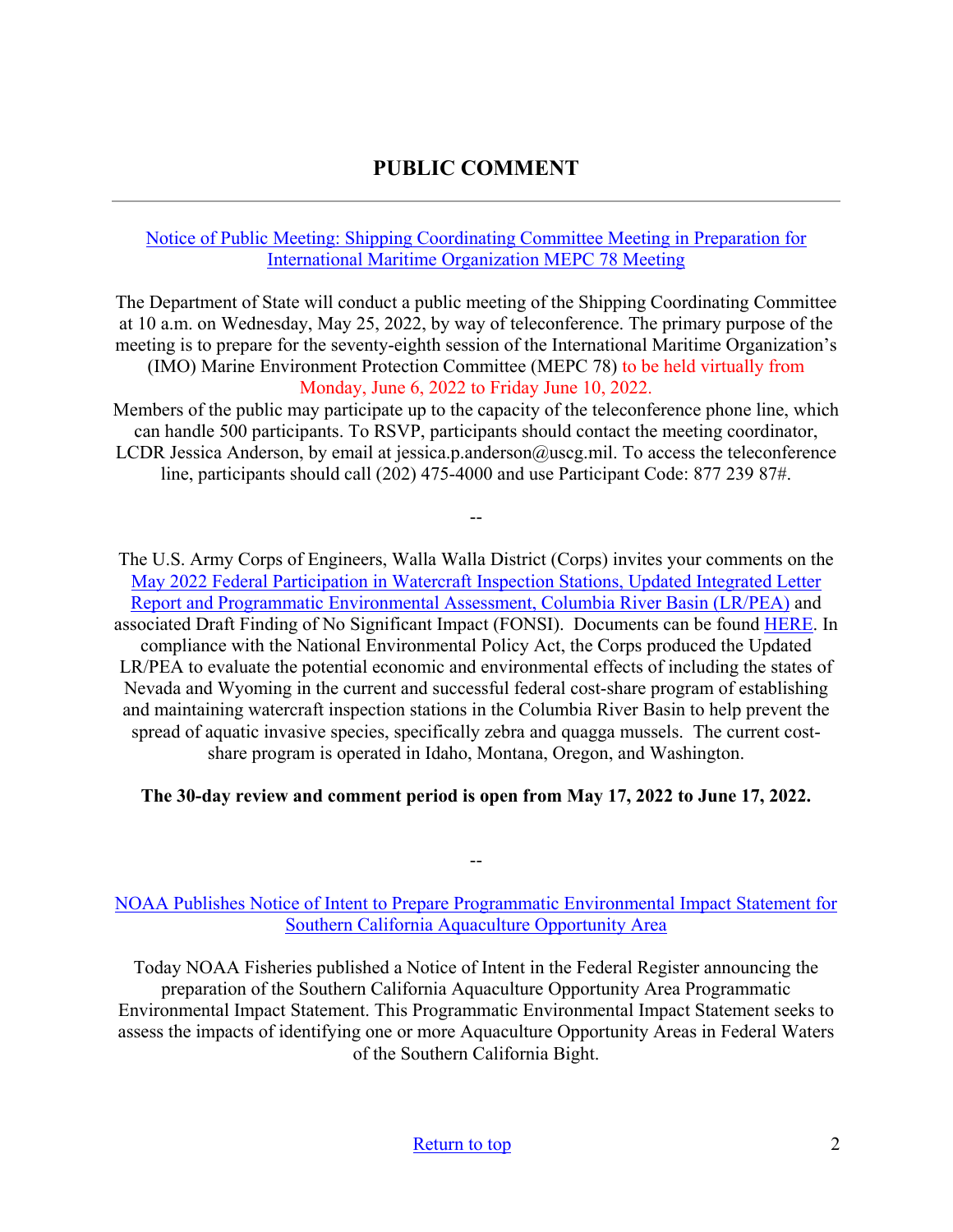NOAA Fisheries is leading this effort in partnership with the United States Army Corps of Engineers (USACE) Los Angeles District, the United States Coast Guard (USCG) District Eleven, and the Environmental Protection Agency (EPA) Region 9, which will be cooperating agencies on the Programmatic Environmental Impact Statement. Other agencies may opt to join as cooperating or participating agencies as the process moves forward.

**The Notice of Intent initiates a formal 60-day public scoping period for the Programmatic Environmental Impact Statement that will close on July 22, 2022**. During this time NOAA Fisheries will be seeking public comments to inform the scope and content of the Programmatic Environmental Impact Statement. Public comments can be submitted in writing as well as during two virtual public meetings that will be held on June 27 and July 11, 2022. Information and instructions on how to submit comments can be found on the [NOAA Fisheries West Coast](https://www.fisheries.noaa.gov/event/southern-california-aquaculture-opportunity-area-scoping-meeting?utm_medium=email&utm_source=govdelivery)  [Region AOA Public Scoping Meetings page.](https://www.fisheries.noaa.gov/event/southern-california-aquaculture-opportunity-area-scoping-meeting?utm_medium=email&utm_source=govdelivery)

# **NEW SPECIES SIGHTINGS**

<span id="page-2-0"></span>**Want to get more new species alerts?** USGS NAS:<https://nas.er.usgs.gov/AlertSystem/default.aspx> IMAP INVASIVES: [https://www.imapinvasives.org](https://www.imapinvasives.org/)

## **DREISSENIDS**

[Minnesota] [Zebra mussels confirmed in Spring Lake in Scott County \(6/2/22\)](https://www.dnr.state.mn.us/news/2022/06/02/zebra-mussels-confirmed-spring-lake-scott-county) The Minnesota Department of Natural Resources has confirmed a report of zebra mussels in Spring Lake, next to the city of Prior Lake in Scott County. The DNR confirmed a report of an adult zebra mussel found by Blue Water Science while conducting a curly-leaf pondweed survey in Spring Lake. Spring Lake is connected to Prior Lake, where zebra mussels were confirmed in 2009.

# **OTHER AIS**

[Texas] *[Osteopilus septentrionalis](https://nas.er.usgs.gov/queries/SpResults.aspx?SpeciesID=57)* (Cuban Treefrog) was found in League City, TX [\[USGS](https://nas.er.usgs.gov/queries/specimenviewer.aspx?SpecimenID=1695513)  [NAS\]](https://nas.er.usgs.gov/queries/specimenviewer.aspx?SpecimenID=1695513)

[Oregon] *Faxonius virilis* [\(Virile Crayfish, Northern Crayfish\)](https://nas.er.usgs.gov/queries/SpResults.aspx?SpeciesID=215) was found in Ashland Creek (canal) near Lithia Park, OR [\[USGS NAS\]](https://nas.er.usgs.gov/queries/specimenviewer.aspx?SpecimenID=1695570)

## **WATCH LIST**

British Columbia: If you spot the European green crab, take a photo — put it back where you found it — and email the information about where you saw it and when to:  $AISPACIFIC@dfo$ [mpo.gc.ca](mailto:AISPACIFIC@dfo-mpo.gc.ca)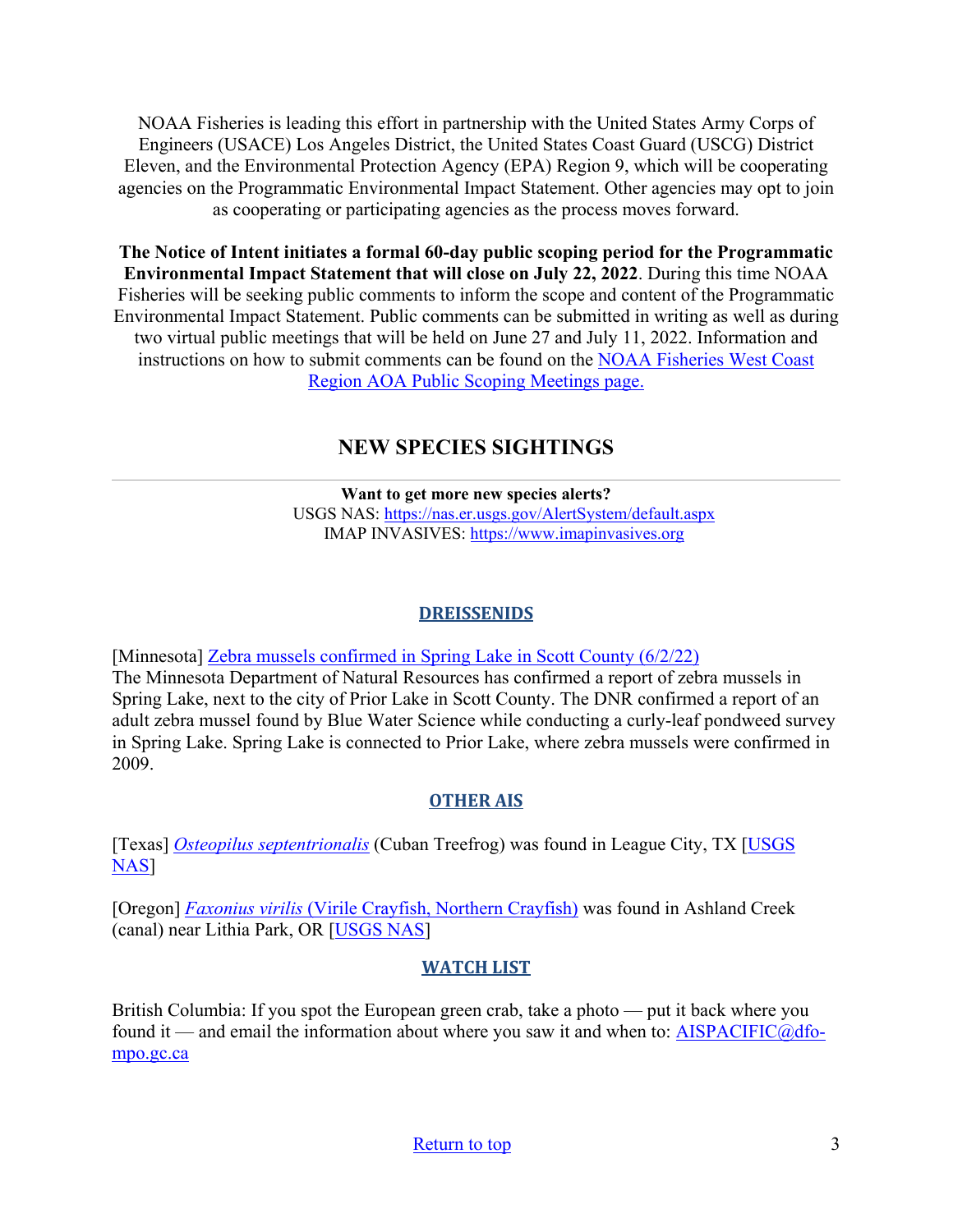Oregon: If you find a jumping worm, call the Oregon Invasive Species Council hotline at 866- INVADER (268-9219)

[More Oregon reports of snapping turtles, a threat to native species; ODFW urges public to report](https://ktvz.com/news/wildlife/2022/05/21/more-oregon-reports-of-snapping-turtles-a-threat-to-native-species-odfw-urges-public-to-report-sightings/)  [sightings \(5/21/22\)](https://ktvz.com/news/wildlife/2022/05/21/more-oregon-reports-of-snapping-turtles-a-threat-to-native-species-odfw-urges-public-to-report-sightings/)

If you find a snapping turtle on land and can safely do so, you're asked to contain the turtle and immediately contact ODFW. Invasive turtles can be delivered to your local ODFW office, when they are open, Monday through Friday, 8 a.m. to 5 p.m. Please call ahead to arrange your delivery. Stay away from the snapping turtle's head – they have a long neck and a powerful bite.

# **DREISSENID MUSSELS**

<span id="page-3-0"></span>[AI technology could be used to monitor invaders in the Great Lakes \(5/24/22\)](https://www.greatlakesnow.org/2022/05/ai-technology-invaders-great-lakes/)

Invasive zebra and quagga mussels are firmly established in the Great Lakes, and efforts to control them have proved mostly fruitless. But environmental managers still want to know where they are, how many there are and what they are up to, so they can predict how the ecosystem will be affected and protect vital infrastructure.

Keeping track of the invaders, however, is an expensive and time-consuming task, usually involving divers and collection scoops deployed from boats that can physically sample the mussels. But Angus Galloway – a PhD student in engineering at the University of Guelph in Ontario – and his colleagues are developing a cheaper and faster system, that uses artificial intelligence to analyse images and determine how many mussels are present. [The work was](https://aslopubs.onlinelibrary.wiley.com/doi/10.1002/lom3.10483)  [published recently in the journal Limnology and Oceanography Methods.](https://aslopubs.onlinelibrary.wiley.com/doi/10.1002/lom3.10483)

[Zebra mussels and why we should care \(5/23/22\) \[radio broadcast\]](https://listen.sdpb.org/environment/2022-05-23/zebra-mussels-and-why-we-should-care)

[Efforts continue to stop spread of invasive zebra mussels in Missouri River dams \(5/18/22\)](https://listen.sdpb.org/2022-05-18/efforts-continue-to-stop-spread-of-invasive-zebra-mussels-in-missouri-river-dams)

Inside the cooling system of the Fort Randall Dam, about 600 gallons of a copper-based pesticide starts to work on the zebra mussels since last November. Russell Kieffer, projects manager at the dam, said they're using material that harms zebra mussels. "As the water temperature increases, the zebra mussels become more active. It might make things worse, so we're just kind of working through those issues now," Kieffer said.

### [A Zebra Mussel Invasion Threatens Irrigated Agriculture in the Northwest \(5/17/22\)](https://civileats.com/2022/05/17/zebra-mussels/)

After causing expensive problems for farmers across the country, invasive zebra and quagga mussels are inching closer to the Columbia River Basin, where they could create serious agricultural impacts.

### [Bioglass made from mussel shell used to create sustainable cladding \(5/22\)](https://www.architectureanddesign.com.au/news/bio-glass-cladding-made-from-mussel-shell)

London-based architecture studio Bureau de Change collaborated with student artist Lulu Harrison to create a series of architectural cladding tiles from bio-glass made using mussel shells. Harrison is a student of the post graduate program in Material Futures at UAL: Central Saint Martins in London. Harrison's bio-glass is made from the ground-up shells of quagga mussels mixed with sand and waste wood ash. An invasive mussel species, quagga mussel shells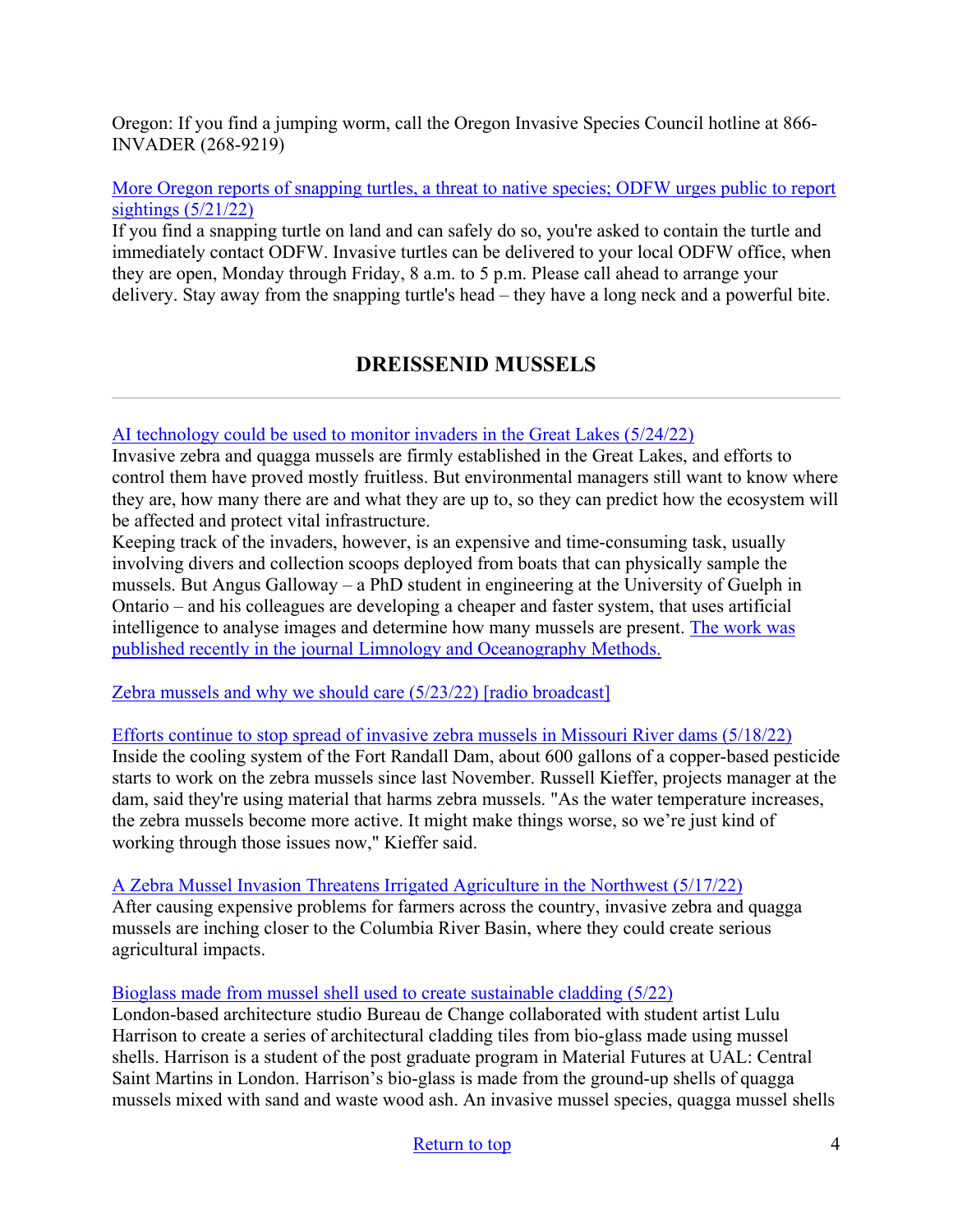often clog up the transfer tunnels of Thames Water, and are removed and sent to landfill. Instead, by using the mussel shells as raw material in the production of the bio-glass, Harrison has been able to provide an eco-sensitive solution to the problem.

# **BOAT INSPECTION/DECON/TECH NEWS**

<span id="page-4-0"></span>[More Than 2,000 Ais Inspections Conducted Over Memorial Day Weekend in Montana \(6/2/22\)](https://fwp.mt.gov/homepage/news/2022/june/0602---more-than-2000-ais-inspections-conducted-over-memorial-day-weekend) Although the weather wasn't ideal for outdoor recreation, aquatic invasive species stations around the state conducted more than 2,000 inspections over the Memorial Day weekend. So far this year, FWP and its partners have inspected 14,000 watercraft, 21 of which were musselfouled. One of those detections happened Saturday when a mussel-fouled boat was intercepted at Wibaux. The boat was a recent purchase and was being commercially transported from Michigan to Seattle. The driver failed to stop at the inspection station and was intercepted by a FWP game warden and required to return to the station for inspection. After the boat was decontaminated and locked to the trailer, inspectors contacted officials in Washington to coordinate a follow-up inspection.

### Utah DWR inspects nearly 5K boats for quagga mussels during holiday weekend  $(6/2/22)$

Statewide, Aquatic Invasive Species technicians with the DWR, Utah State Parks, Arizona Game and Fish Department and the National Park Service inspected 4,496 boats and performed 46 decontaminations from Friday to Monday, a Utah DWR statement says.

"Of those total numbers, 1,688 of the boat inspections and 31 of the decontaminations took place at inspection stations in the Lake Powell area," it says.

### [Invasive mussels haven't been found in Colorado's lakes and reservoirs - Wildlife officials are](https://coloradosun.com/2022/05/30/aquatic-nuisance-species/)  [battling to keep it that way \(5/30/22\)](https://coloradosun.com/2022/05/30/aquatic-nuisance-species/)

They're stepping up enforcement efforts through a statewide decontamination program. Each year, the department runs the Aquatic Nuisance Species Program, where inspectors at 73 locations decontaminate boats before they enter and exit Colorado's waterways. Since the program's inception in 2008, almost 500,000 boats have been inspected annually. The inspections help detect species like zebra and quagga mussels that attach to boats. If knocked off, the muscles can drop into, and infect, Colorado waters.

### [California boat owners must buy mussel fee sticker at DMV \(5/26/22\)](https://www.redding.com/story/sports/2022/05/26/california-boat-owners-must-buy-mussel-fee-sticker-dmv/9864530002/)

Neither the mussel fee sticker nor the fee is new. What is new is the process for acquiring the sticker to place on your boat.

### [Non-motorized watercraft can still spread invasive species at Lake Tahoe \(5/24/22\)](https://www.southtahoenow.com/story/05/24/2022/non-motorized-watercraft-can-still-spread-invasive-species-lake-tahoe)

If your non-motorized watercraft is covered in water or mud, or is just dirty, you may be asked by recreation officials to go to an inspection station and get a decontamination. If the watercraft is not coming from a high-risk waterbody and is completely 'Cleaned, Drained and Dry,' you can launch wherever you like in Lake Tahoe.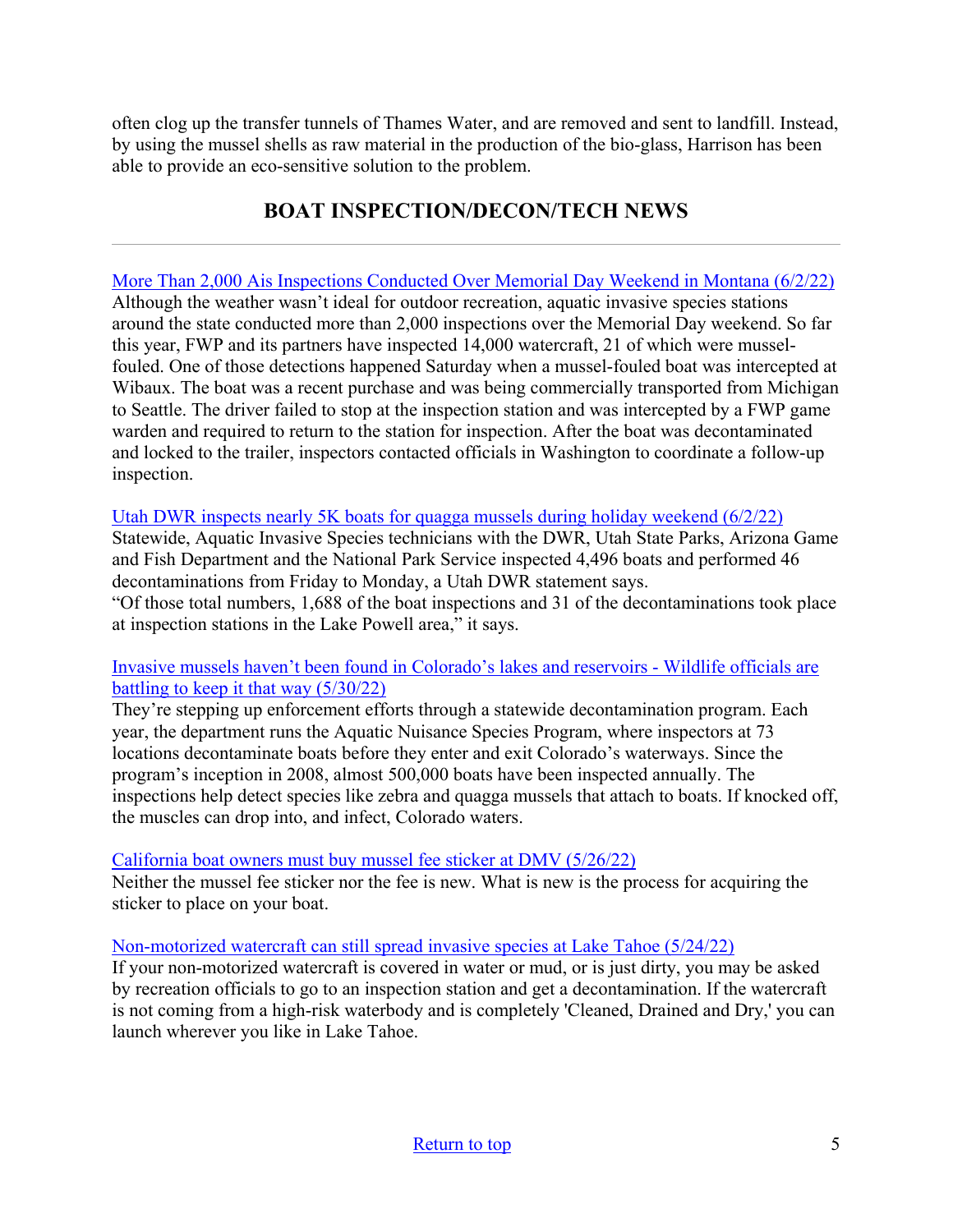### [Boaters Can Help Protect Montana from Aquatic Invasive Species \(5/23/22\)](https://fwp.mt.gov/homepage/news/2022/may/0523---boaters-can-help-protect-montana-from-aquatic-invasive-species)

- Be sure to always clean, drain and dry your boat and stop at inspection stations this holiday weekend.
- All boats must stop at all open watercraft inspection stations they encounter. Failure to stop at inspection stations could result in a fine of up to \$500.
- Non-residents transporting watercraft into Montana must purchase a Vessel AIS Prevention Pass before launching. The fee is \$30 for motorized and \$10 for nonmotorized watercraft. The pass is valid until Dec. 31.
- Inspection is required before launch IF: the boat is entering the state, crossing west over the Continental Divide or entering the Flathead Basin.

More than 9,800 watercraft have been inspected so far this year, 16 of which were musselfouled. FWP works closely with other state AIS programs when mussel-fouled boats are destined for other states.

### [Montana FWP is closing three aquatic invasive species check stations in low-risk areas \(5/20/22\)](https://www.mtpr.org/montana-news/2022-05-20/fwp-is-closing-three-aquatic-invasive-species-check-stations-in-low-risk-areas)

This season, Montana Fish, Wildlife and Parks is closing down watercraft inspection stations in areas where risk of aquatic invasive species coming from out-of-state boats is considered low. Inspection stations at the Tiber and Fresno reservoirs in north-central Montana won't operate this year, AIS Bureau Chief Tom Woolf said.

The Tiber and Fresno stations were set up in response to the 2016 detection of invasive mussels in the Tiber Reservoir, but testing in recent years hasn't detected any such mussels. A check station at the Tongue River Reservoir in south-central Montana will also be shut down this season.

Data show that most boat traffic going to these water bodies are local boaters who pose low risk of carrying aquatic invasive species, Woolf said.

# **BALLAST WATER/BIOFOULING**

### <span id="page-5-0"></span>[Stricter ballast controls needed \(5/26/22\)](https://www.nny360.com/stricter-ballast-controls-needed/article_3a0d7699-4da3-5647-b639-9acd2dabef3f.html)

EPA's rule to implement the Vessel Incidental Discharge Act (VIDA) is substantially flawed. EPA must consider the International Maritime Organization (IMO) standard for ballast discharges from transoceanic ships as a starting point, consistent with VIDA. EPA should base its determination of Best Available Technology (BAT) for transoceanic ships on the most recent science; these ships should be held to a higher standard based on the risk they pose to the Great Lakes and its tributaries.

## [Engineer Pleads Guilty to Felonies for Dumping Oil and Lying to USCG \(5/20/22\)](https://www.maritime-executive.com/article/engineer-pleads-guilty-to-felonies-for-dumping-oil-and-lying-to-uscg)

According to papers filed in Court, repair operations were underway to correct a problem with the discharge of clean ballast water when a valve burst and the engine room flooded. After the leak had been controlled, Kompaniets and another engineer they charged deliberately dumped the oil-contaminated water in the bilges overboard resulting in the release of approximately 10,000 gallons of oil-contaminated bilge off the coast of New Orleans. The ship's required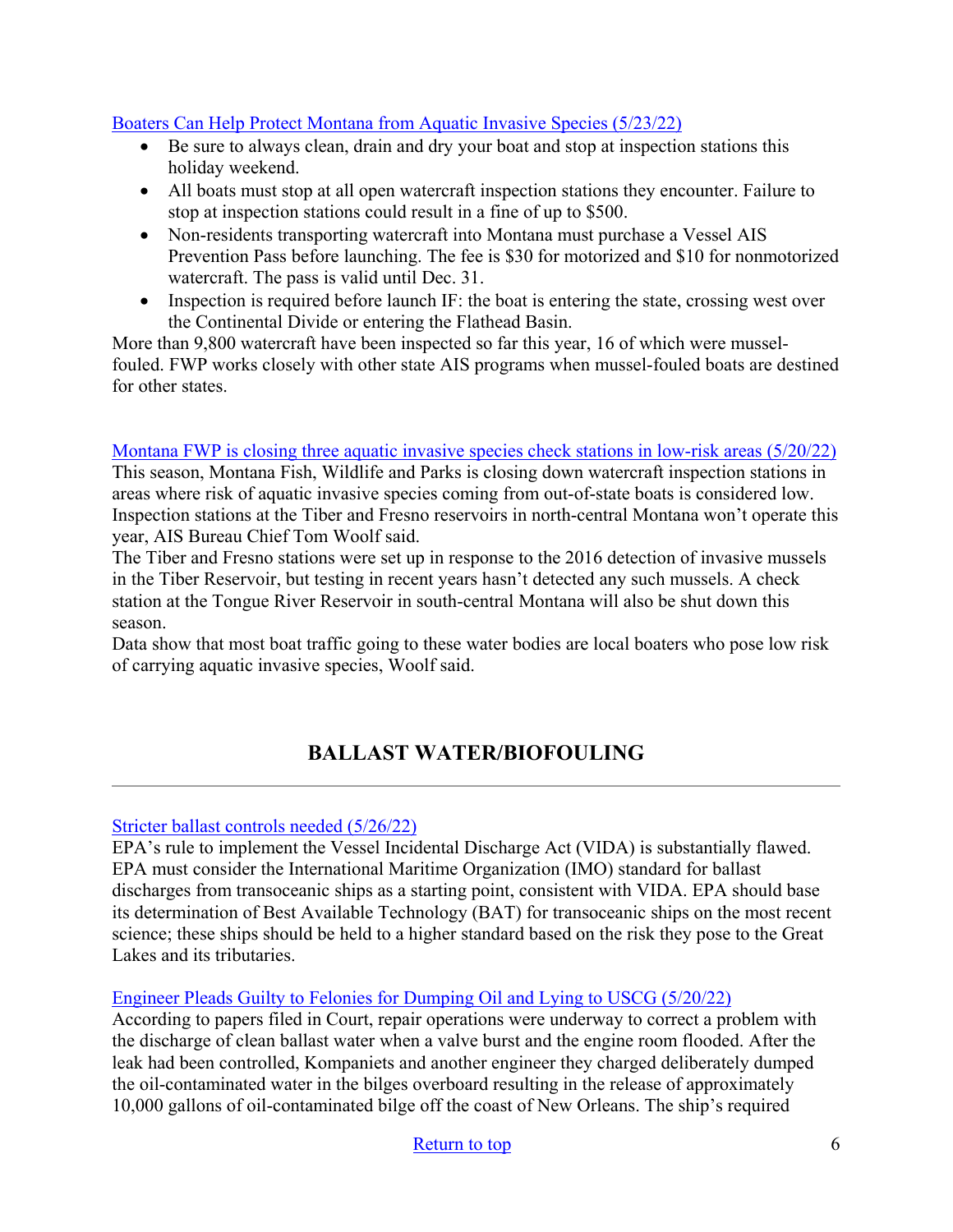pollution prevention equipment – an oily-water separator and oil content monitor – were not used, and the discharge was not recorded in the required Oil Record Book.

["Unconventional water sources" offer a lifeline for the future, say experts \(5/22\)](https://envirotecmagazine.com/2022/05/27/unconventional-water-sources-offer-a-lifeline-for-the-future-say-experts/)

UN water experts say it is time to increase the tapping of Earth's diverse and abundant unconventional water sources – the millions of cubic kilometres of water held in deep land-based and seabed aquifers, in fog and icebergs, in the ballast holds of thousands of ships, and elsewhere.

Richard Piola, Clare Grandison, Jeff Shimeta, Alex del Frate, Martin Leary. 2022. Can vessel sea chest design improve fouling control coating performance?, Ocean Engineering, Volume 256, <https://doi.org/10.1016/j.oceaneng.2022.111426>

# **MARINE**

<span id="page-6-0"></span>Ulman A, Ali FZ, Harris HE, Adel M, Mabruk SAAA, Bariche M, Candelmo AC, Chapman JK, Çiçek BA, Clements KR, Fogg AQ, Frank S, Gittings SR, Green SJ, Hall-Spencer JM, Hart J, Huber S, Karp PE, Kyne FC, Kletou D, Magno L, Rothman SBS, Solomon JN, Stern N and Yildiz T (2022) [Lessons From the Western Atlantic Lionfish Invasion to Inform Management in](https://www.frontiersin.org/articles/10.3389/fmars.2022.865162/full)  [the Mediterranean.](https://www.frontiersin.org/articles/10.3389/fmars.2022.865162/full) Front. Mar. Sci. 9:865162. doi: 10.3389/fmars.2022.865162

### [Two highly invasive green crabs found on the Sunshine Coast in May \(6/8/22\)](https://www.coastreporter.net/local-news/two-highly-invasive-green-crabs-found-on-the-sunshine-coast-in-may-5455150)

Two new captures of European Green Crabs (EGC), an invasive species for B.C.'s coastal waters, were recorded by the Loon Foundation in May 2022. Foundation biologist Jenn Blancard and co-op student Brigid Patterson located the first female crabs captured locally since 2020 on May 16. It was found in a lagoon along Pool Road in the Garden Bay area.

### [Green crab making inroads into Hood Canal \(6/1/22\)](https://www.peninsuladailynews.com/news/green-crab-making-inroads-into-hood-canal/)

European green crabs continue to creep inward in the Salish Sea as local resource managers remain on the lookout. Staff with the state Department of Fish and Wildlife confirmed that four green crabs have been found recently in Nick's Lagoon by Seabeck in Kitsap County. State staffers report this is the first detection of green crabs in the Hood Canal, and farthest south confirmed in the Salish Sea.

### [Editorial: The green crab war has just begun \(5/23/22\) \[also available in audio format\]](https://www.chinookobserver.com/opinion/editorials/editorial-the-green-crab-war-has-just-begun/article_0b017ddc-dac1-11ec-b4e6-df5ac6863cfd.html)

If you've ever wondered what it would be like to wage battle versus an army of aggressive little alien invaders, Pacific County's Warren Cowell is the guy to ask.

Cowell, who owns the Willapa Bay Shellfish firm, is engaged in a personal campaign against European green crab, a voracious and fast-reproducing crustacean rated by many as the thirdworst bad guy among all our planet's plentiful invasive species.

He isn't alone. So far, 11 companies belonging to the Willapa Grays Harbor Oyster Growers Association (WGHOGA) are using stop-gap funding from the Washington Department of Fish and Wildlife to help determine the extent of the crab invasion. The Shoalwater Bay Indian Tribe,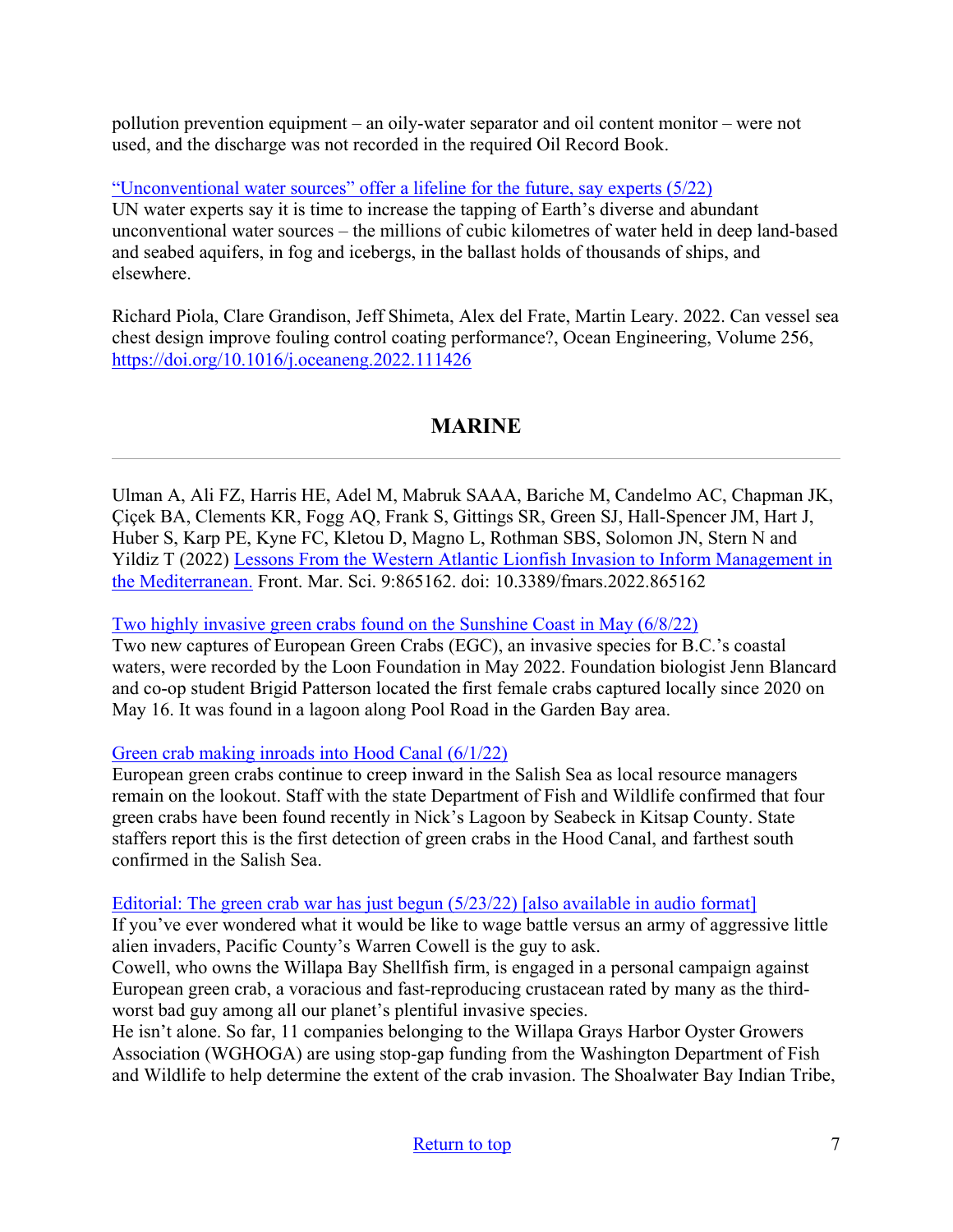Washington Sea Grant and the Pacific County Noxious Weed Control Board's Ed Darcher have all joined as allies in a struggle with enormous stakes for the bay's ecology and economy.

[Community science volunteers discover invasive European green crab in Hood Canal \(5/19/22\)](https://wdfw.wa.gov/news/community-science-volunteers-discover-invasive-european-green-crab-hood-canal) The Washington Department of Fish and Wildlife (WDFW) has received confirmation that volunteers with Washington Sea Grant have captured a male European green crab in Nick's Lagoon near Seabeck in Kitsap County. This is the first detection of European green crabs in Hood Canal, and the furthest south that these invasive crabs have been confirmed in the Salish Sea to date.

[Green crabs are thriving, but soft-shell clams are at risk in warming ocean waters \(5/17/22\)](https://www.newscentermaine.com/article/news/special-reports/maines-changing-climate/green-crabs-are-thriving-but-soft-shell-clams-are-at-risk-in-warming-ocean-waters-off-coast-of-maine/97-17ba411c-a317-4689-baab-9af81e22c761)

Green crabs are resilient critters that are able to adapt to many different environments. Sometimes, this means adapting to a new environment after being displaced from their original home. That happened more than 200 years ago, when they made their way from Europe to America in the ballast tanks of ships. They quickly spread north, reaching Down East Maine as early as the 1950s, according to this article from the Maine Department of Marine Resources. Other times, it means adapting to changes in a place where they have been living for a while. In this case, the warming Gulf of Maine.

### <span id="page-7-0"></span>[Port of Newport sends message on offshore wind \(6/1/22\)](https://www.newportnewstimes.com/news/port-of-newport-sends-message-on-offshore-wind/article_3d24ca60-e13a-11ec-a191-b77f9e2038d0.html)

By unanimous vote, the Port of Newport Board of Commissioners passed a resolution at their May 24 meeting that sends a strong message of caution and concern to the Bureau of Ocean Energy Management (BOEM) and the Oregon Department of Energy (ODOE) on the topic of floating offshore wind farms. The resolution authorizes General Manager Paula Miranda to contact the two agencies with specific recommendations that include performing more thorough and timely analysis, taking steps to avoid displacing sustainable fisheries, and slowing the process down, either by authorizing a demonstration site approach or considering a moratorium on large scale farms.

# **AQUACULTURE**

[Salmon farming industry warns upcoming decision on licenses in British Columbia 'could spell](https://www.intrafish.com/salmon/salmon-farming-industry-warns-upcoming-decision-on-licenses-in-british-columbia-could-spell-the-end-of-the-entire-sector/2-1-1230474)  [the end of the entire sector' \(6/7/22\)](https://www.intrafish.com/salmon/salmon-farming-industry-warns-upcoming-decision-on-licenses-in-british-columbia-could-spell-the-end-of-the-entire-sector/2-1-1230474)

Canada Fisheries Minister Joyce Murray's upcoming decision on whether or not to renew federal farming licenses in BC will have a major impact on the future of salmon farmers Mowi, Grieg Seafood, Cermaq and dozens of companies operating in the region.

Related: [In defence of Canada's peer-reviewed science advisory process on salmon farming](https://www.theglobeandmail.com/opinion/article-in-defense-of-canadas-peer-reviewed-science-advisory-process-on-salmon/)

[Poll finds majority of US voters support aquaculture \(6/7/22\)](https://seawestnews.com/poll-finds-majority-of-us-voters-support-aquaculture/)

As Canada dithers over the future of salmon farms in British Columbia, most Americans support aquaculture to increase sustainable seafood production.

[Podcast: Indigenous, ingenious and sustainable aquaculture from the distant past to today](https://news.mongabay.com/2022/06/podcast-indigenous-ingenious-and-sustainable-aquaculture-from-the-distant-past-to-today/)   $(6/2/22)$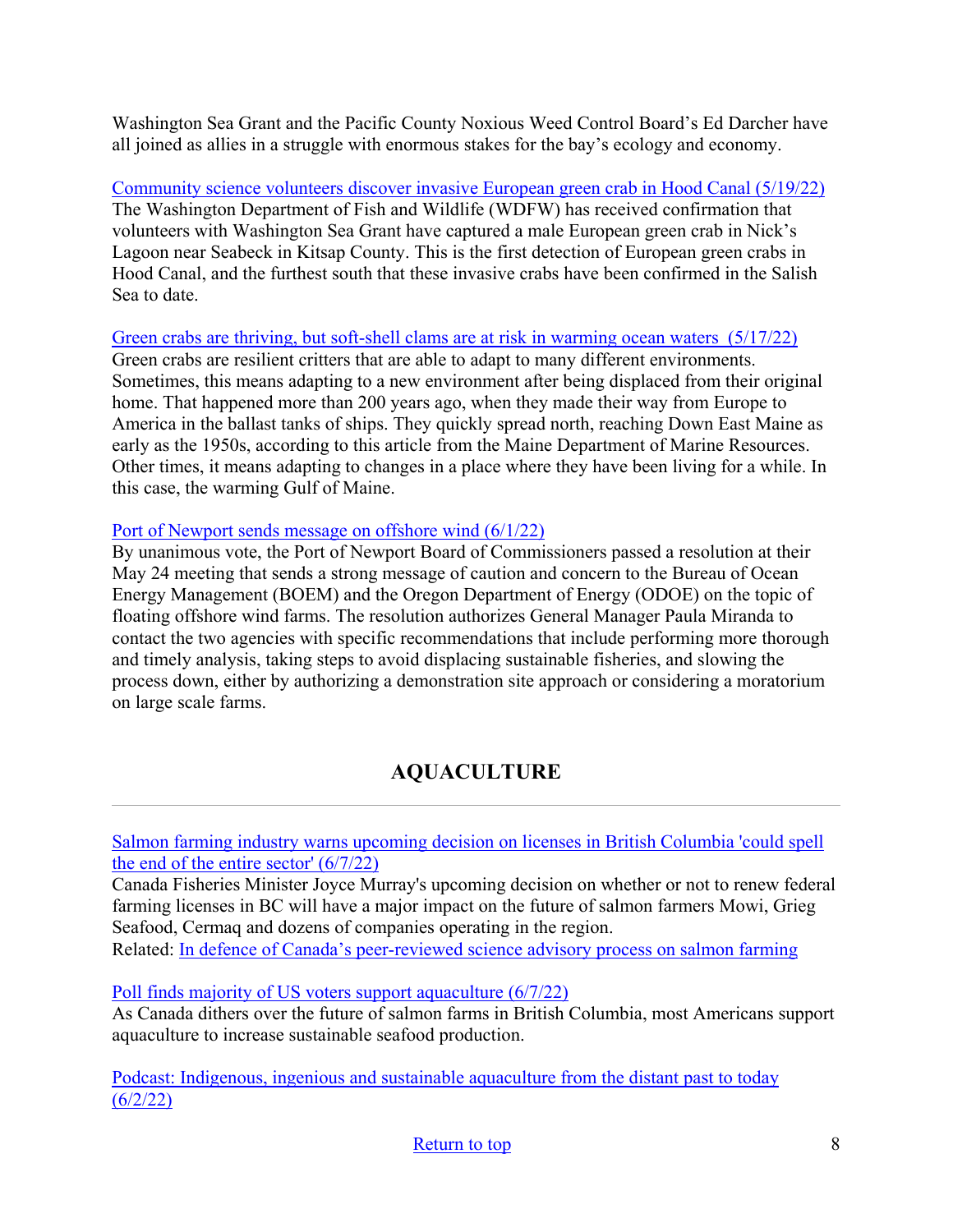Coastal cultures have often enjoyed abundant lifestyles thanks to the wide array of food, fiber, and other useful resources provided by the world's seas, sounds, estuaries and oceans. Indigenous peoples have also developed strong marine conservation traditions and ingenious methods of ensuring sustainable long-term harvests through practices commonly called 'aquaculture' today.

### **FISH**

### <span id="page-8-0"></span>[Asian Carp Name Change Coming Soon, Will the Public Bite? \(6/1/22\)](https://news.wttw.com/2022/06/01/asian-carp-name-change-coming-soon-will-public-bite)

A stalled movement to give the invasive Asian carp a more palatable name has regained momentum, and the big reveal is now set for June 22. The Illinois Department of Natural Resources has recruited Chicago chef Brian Jupiter and journalist Steve Dolinsky to help unveil the new alias, which is expected to be used nationally.

### [From pets to pests: greedy goldfish do huge damage in the wild \(5/30/22\)](https://cosmosmagazine.com/science/biology/pet-goldfish-pest/)

They have you fooled with their googly eyes and cute chubby bellies, but goldfish are unwittingly one of nature's greatest threats. How? By the act of being set free into the wild by their owners. The pet trade is responsible for a third of all aquatic invasive species, through pet owners releasing unwanted animals into the wild. Though the owners typically believe this is a humane option for the pet, it turns out that it can have catastrophic outcomes for native biodiversity.

### ['Fish geeks' battle invasive species in Yellowstone Lake \(5/28/22\)](https://pinedaleroundup.com/article/fish-geeks-battle-invasive-species)

Tuesday evening, the East Yellowstone chapter of Trout Unlimited invited Yellowstone fisheries biologist Phil Doepke to speak to the group during a public meeting at the Park County Library smembers have volunteered to work on gill-netting boats in an effort to understand what the park faces in the battle.

### [Tagging Study Offers Money for Harvesting Northern Snakeheads in Maryland \(5/24/22\)](https://news.maryland.gov/dnr/2022/05/24/tagging-study-offers-money-for-harvesting-northern-snakeheads/?utm_source=feedburner&utm_medium=email)

In an effort to monitor invasive northern snakeheads in the Chesapeake Bay and Blackwater River, the Maryland Department of Natural Resources (DNR) announces a new tagging program in conjunction with the U.S. Fish and Wildlife Service (USFWS).

Both agencies are placing yellow or blue tags on up to 500 northern snakeheads. Each tagged northern snakehead caught and harvested from now until 2024 could be rewarded with a gift card of \$10 or \$200 depending on the tag.

<span id="page-8-1"></span>Related: [Like it or not, invasive 'Frankenfish' are still among us \(5/17/22\)](https://www.washingtonpost.com/magazine/2022/05/17/snakehead-invasive-species-fishing/)

# **AQUATIC PLANTS**

### [Texas Parks and Wildlife reminds boaters to protect against invasive species, plants \(5/26/22\)](https://www.kltv.com/2022/05/26/texas-parks-wildlife-reminds-boaters-protect-against-invasive-species-plants/)

Ahead of this Memorial Day weekend, Texas Parks and Wildlife is urging people to help fight invasive species that threaten our lakes. Giant Salvinia, often called aquatic hitchhikers because its spread by boaters from lake to lake, can make fishing, boating, swimming nearly impossible.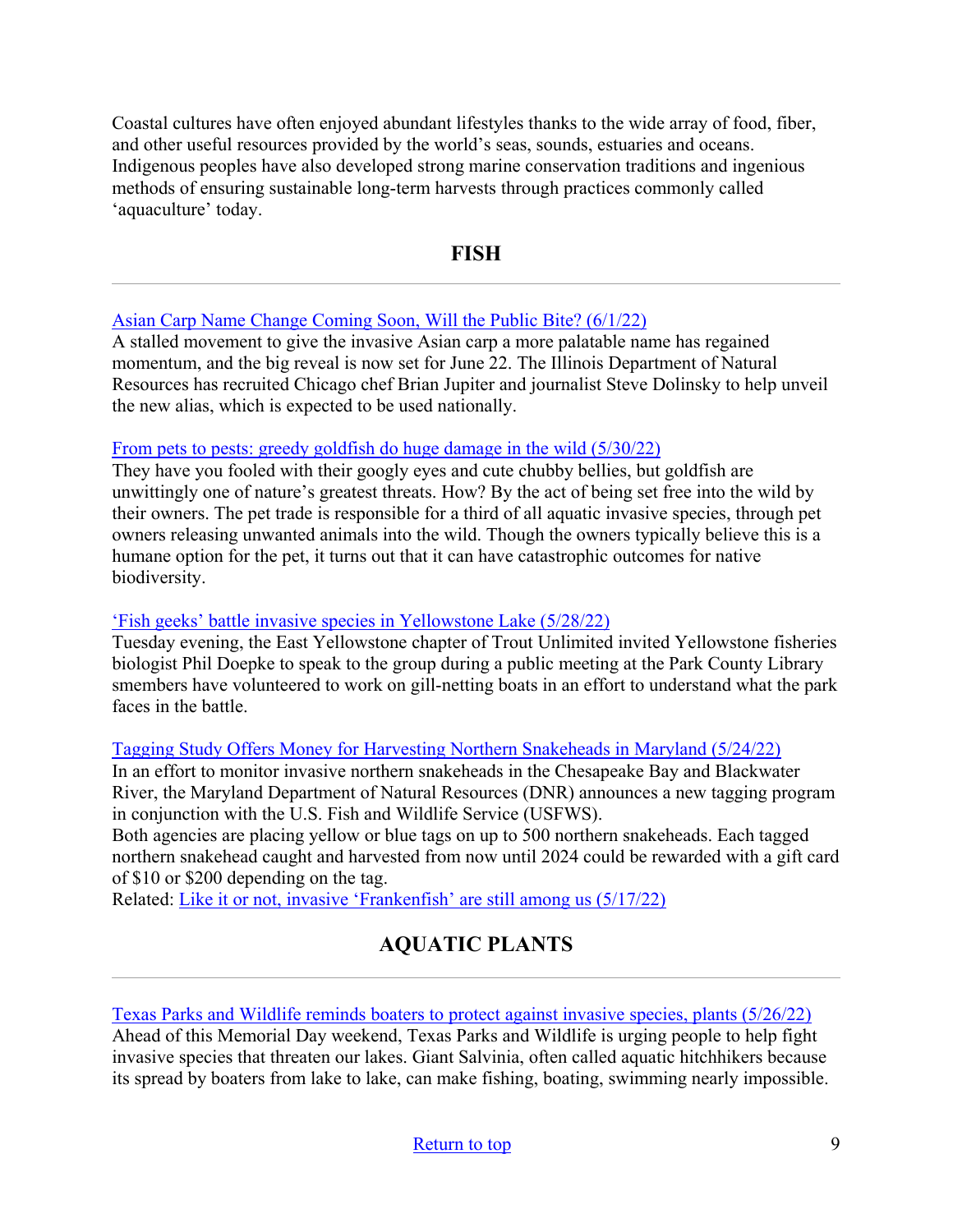Biologists say you can help stop the spread by remembering to clean, drain and dry boats and equipment

### [South American weevils released in UK waterways to tackle invasive weed \[floating pennywort\]](https://www.theguardian.com/environment/2022/may/17/south-american-weevils-released-uk-waterways-tackle-invasive-weed-floating-pennywort)  [\(5/17/22\)](https://www.theguardian.com/environment/2022/may/17/south-american-weevils-released-uk-waterways-tackle-invasive-weed-floating-pennywort)

South American weevils have been released into Britain's waterways by the government in order to tackle the invasive species floating pennywort. The industrious bugs are being heralded as a hope to cut back the weed, which grows rapidly and blankets rivers and canals, drowning out the light and choking the life within.

# **FRESHWATER**

### <span id="page-9-0"></span>[Invasive Northern crayfish already spreading to Bear Creek, Rogue River \(6/7/22\)](https://www.ijpr.org/environment-energy-and-transportation/2022-06-07/invasive-northern-crayfish-already-spreading-to-bear-creek-rogue-river)

It's likely too late to contain a species of invasive crayfish in Southern Oregon. That's after biologists found they're spreading throughout Rogue Valley waterways. The invasive Northern crayfish was reported for the first time in Oregon last month, in an Ashland waterway that eventually flows into the Rogue River. Native to the midwest, they can outcompete local crayfish species and prey on endangered salmon and steelhead eggs. Oregon Department of Fish and Wildlife's Rick Boatner says his team conducted a survey last week to see the extent of the damage. "You know, I was disappointed," Boatner says. "I was hoping they were still just in the Ashland area, but they're outside of the Ashland area – in Bear Creek, which is part of that system. So they're moving on down to the Rogue."

### [Province warns of lesser-known ways invasive species can arrive in Saskatchewan \(5/31/22\)](https://saskatoon.ctvnews.ca/province-warns-of-lesser-known-ways-invasive-species-can-arrive-in-sask-1.5926883)

Maintaining Saskatchewan's natural beauty is a year-long effort and it takes everyone to prevent invasive species. That's what the province says when it comes to aquatic invasive species that could irreversibly damage the more than 100,000 waterbodies in Saskatchewan. Most people have heard the slogan "clean, drain, dry" when it comes to boats, but Jeri Geiger with the Ministry of Environment says there are other, lesser-known pathways for invasive species, which was the focus of this year's aquatic invasive species awareness week from May 7- 11. Those include live food, the release of aquarium plants and pets, the release of water garden plants and pets, unused bait and the movement of sport fish, she said.

### [Montana State ecologist wins Fulbright to further study invasive freshwater crayfish and global](https://www.montana.edu/news/22113/montana-state-ecologist-wins-fulbright-to-further-study-invasive-freshwater-crayfish-and-global-change)  [change \(5/16/22\)](https://www.montana.edu/news/22113/montana-state-ecologist-wins-fulbright-to-further-study-invasive-freshwater-crayfish-and-global-change)

A Montana State University ecologist has been awarded a Fulbright U.S. Scholar Award, which will take her to the United Kingdom to help understand how invasive crayfish alter fine sediment dynamics and insects in rivers.

### [Invasive crayfish found in Ashland canal; could be bad news for Oregon native \(5/16/22\)](https://ktvz.com/news/oregon-northwest/2022/05/16/invasive-crayfish-found-in-ashland-canal-could-be-bad-news-for-oregon-native/)

Northern crayfish have been found in the Ashland canal, marking the first documented existence of this non-native species in Oregon. This discovery could be bad news for Oregon's native signal crayfish – Northern crayfish are much more aggressive. And as omnivores, they can prey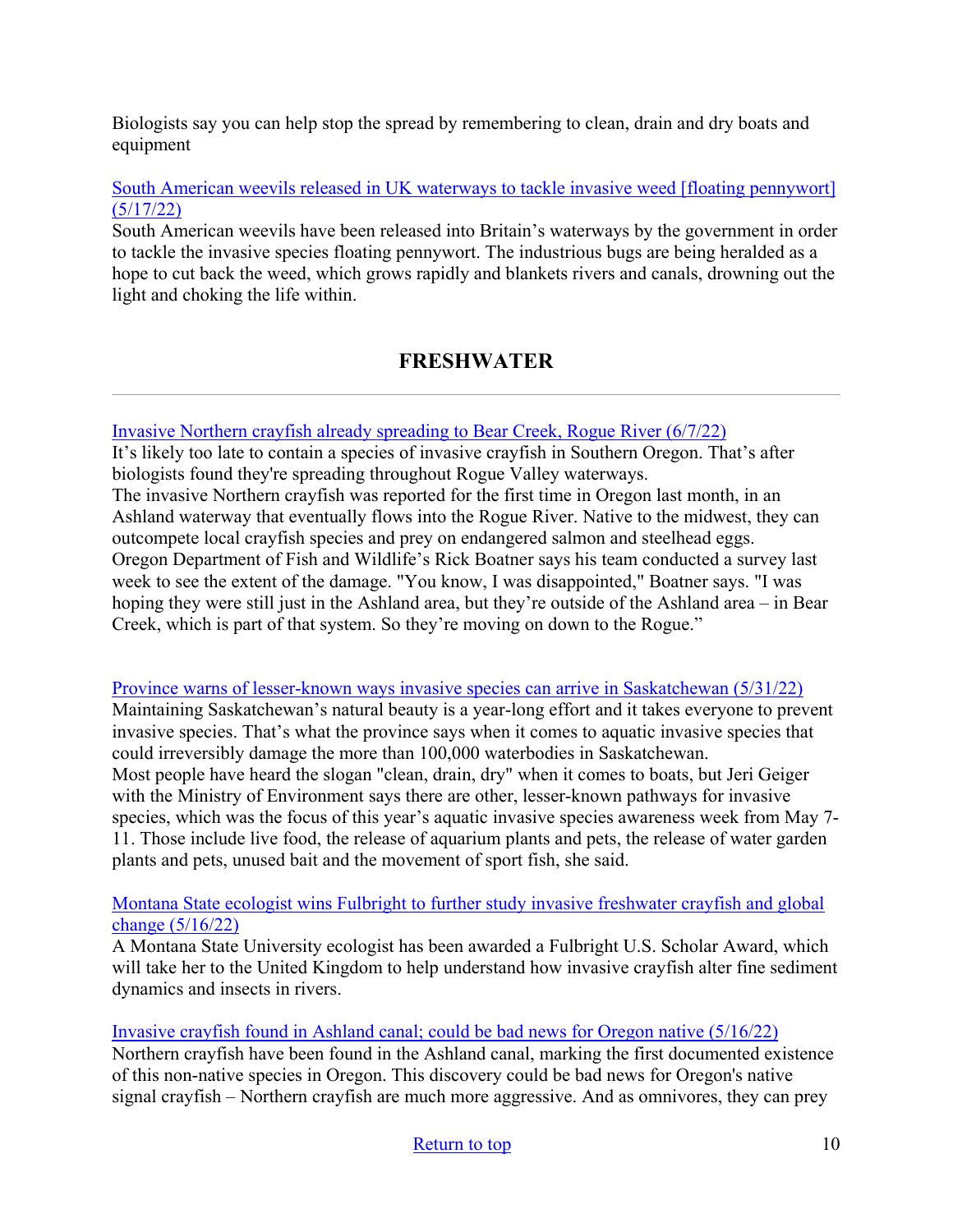on signal crayfish, the eggs of salmon and steelhead, and consume native vegetation, the Oregon Department of Fish and Wildlife said Monday.

# **CLIMATE CHANGE**

<span id="page-10-0"></span>Why confronting invasive species is one of the best ways to prepare for climate change  $(6/1/22)$ New research, recently published in the Proceedings of the National Academy of Sciences and led by the University of Massachusetts Amherst, finds that the ecological effect of invasive species alone is comparable to the combined effects of invasives plus warming temperatures, drought or nitrogen deposition. This suggests that a critical preparation for climate change is to manage invasive species at the local level… "What is so important about our findings," says Allen, "is that they highlight the critical importance of managing invasive species at the local scale." And the local scale is precisely the scale at which effective and swift action is most likely to happen.

Bianca E. Lopez et al, Global environmental changes more frequently offset than intensify detrimental effects of biological invasions, Proceedings of the National Academy of Sciences (2022). [DOI: 10.1073/pnas.2117389119](https://www.pnas.org/doi/abs/10.1073/pnas.2117389119)

### [Interior Department announces first offshore California wind lease sale \(5/26/22\)](https://thehill.com/policy/energy-environment/3503110-interior-department-announces-first-offshore-california-wind-lease-sale/)

The Biden administration on Thursday announced the first proposed wind power lease sales offshore in California, the latest in a series of sales as the administration seeks to build out renewable energy infrastructure.

The lease sales, which are also the first off the U.S. west coast, will take place in five proposed lease areas. Two of the areas are off the coast of northern California in the Humboldt Wind Energy Area, while the remaining three are off of central California in the Morro Bay Wind Energy Area.

### [California shellfish farmers need greater flexibility to face climate change, OSU study finds](https://today.oregonstate.edu/news/california-shellfish-farmers-need-greater-flexibility-face-climate-change-osu-study-finds)  [\(5/23/22\)](https://today.oregonstate.edu/news/california-shellfish-farmers-need-greater-flexibility-face-climate-change-osu-study-finds)

To adapt more nimbly to the challenges presented by climate change, shellfish farmers along the California coast say they need a streamlined regulatory process, better access to current data and stronger connections with scientists and other farms, a new Oregon State University study found.

## **OTHER**

### <span id="page-10-1"></span>[Making use of invasive species as a sustainable resource \(6/2/22\)](https://www.guampdn.com/lifestyle/making-use-of-invasive-species-as-a-sustainable-resource/article_391c81a8-e237-11ec-a112-23ee27806d1e.html)

On May 23, 2022, the governor proclaimed Invasive Species Awareness Week. As a botanist, I often deal with invasive plant species because they alter Guåhan's natural ecosystems and endanger some of our rarest plants. Invasive species also damage our island's agroforestry and agricultural systems. Controlling invasive species is time consuming and costly. While some of my research as a biologist revolves around finding sustainable and cost-effective species control methods, in today's column I want to talk about using invasive plants as a resource alongside controlling them, highlighting the use of bamboo or pi'ao.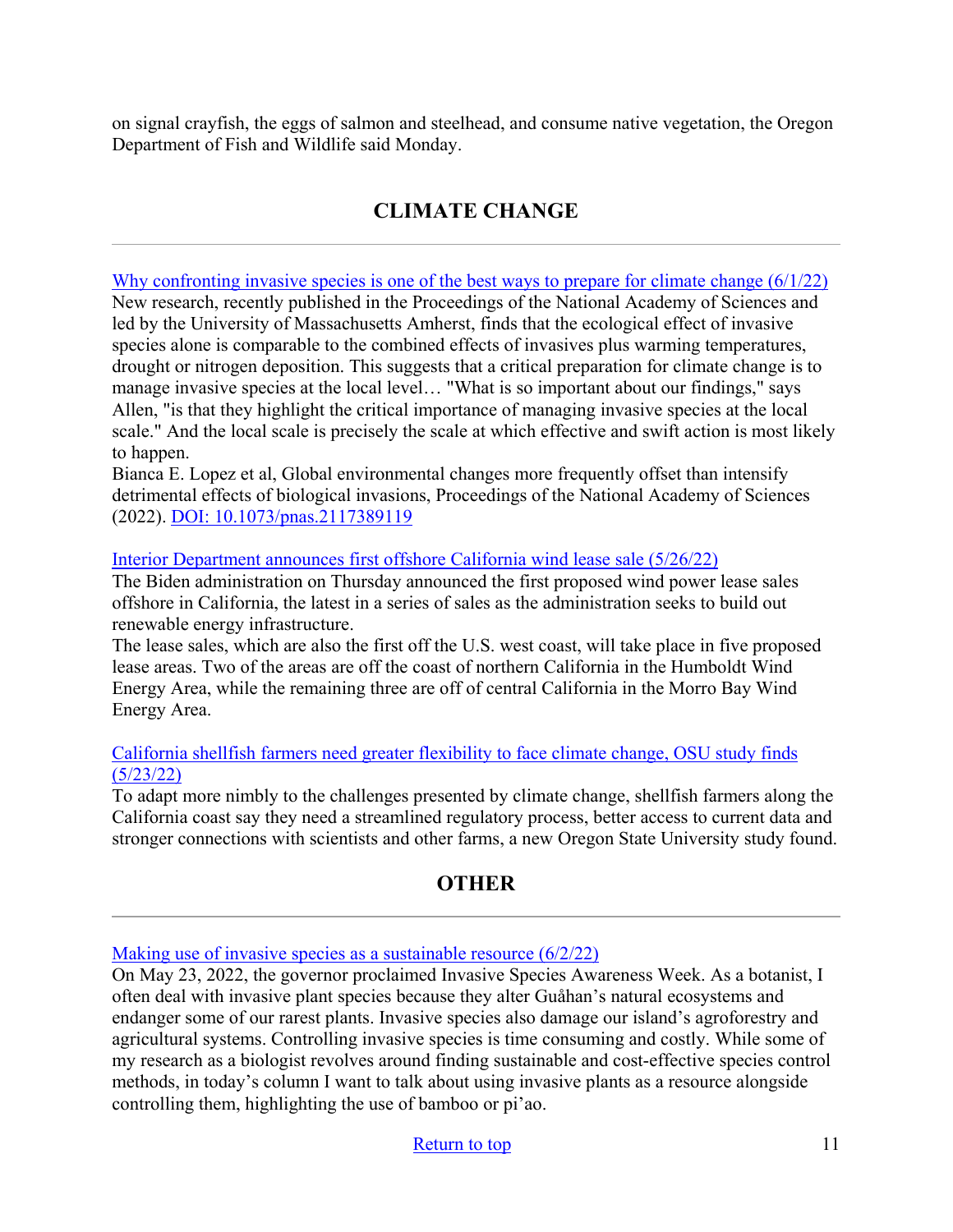[USACE, ERDC researching effectiveness of biocontrol of invasive tree in south Texas \(5/24/22\)](https://www.erdc.usace.army.mil/Media/News-Stories/Article/3042017/erdc-district-researching-effectiveness-of-biocontrol-of-invasive-tree-in-south/utm_source/feedburner/utm_medium/erdc-district-researching-effectiveness-of-biocontrol-of-invasive-tree-in-south/) Scientists at the U.S. Army Engineer Research and Development Center (ERDC) and the U.S. Army Corps of Engineers (USACE) Southwest Division (SWD) are researching the effects of biocontrol on an invasive tree in south Texas. The Brazilian peppertree, *Schinus terebinthifolia,* was introduced to the U.S. as an ornamental in the 1840s. This invasive tree causes problems where it grows because it forms dense thickets, shading out native grasses and shrubs.

[Invasive worm species that can leap 1 foot into the air, clone itself is spreading across U.S.](https://www.oregonlive.com/nation/2022/05/invasive-worm-species-that-can-leap-1-foot-into-the-air-clone-itself-is-spreading-across-us.html?fbclid=IwAR2WxbRs2ojbqMBD6a20-jvpTlD1UCRX-rLcyz19LBLruAlG1O-fDwg9vbI)  [\(5/23/22\)](https://www.oregonlive.com/nation/2022/05/invasive-worm-species-that-can-leap-1-foot-into-the-air-clone-itself-is-spreading-across-us.html?fbclid=IwAR2WxbRs2ojbqMBD6a20-jvpTlD1UCRX-rLcyz19LBLruAlG1O-fDwg9vbI)

According to the [U.S. Department of Agriculture's Forest Service official website,](https://www.fs.usda.gov/features/invasive-jumping-worms-can-change-their-world) all this jumping Asian jumping worms do works up a voracious appetite, causing them to eat pretty much everything around them without ever being fully satisfied, their ravenous ways harming the indigenous species in the environment around them.

[1.4 Million Urban Trees Will Be Dead By 2050 Due to Infestation of Invasive Species \(5/18/22\)](https://www.natureworldnews.com/articles/50876/20220518/1-4-million-urban-trees-will-dead-2050-due-infestation.htm) A new [study](https://besjournals.onlinelibrary.wiley.com/doi/10.1111/1365-2664.14141) shows that an invasive infestation will kill over a million trees in urban areas across the United States. The forecast shows that nearly all ash trees in more than 6,000 communities will be infested by the emerald ash borer.

# <span id="page-11-0"></span>**OUTREACH AND EDUCATION**

[Professional Development: Foundations of Invasive Species Management Certificate Course](https://naisma.org/programs/professional-development/foundations-of-invasive-species-management/) The Foundations of Invasive Species (FIS) Management Certificate Course is an asynchronous, professional, online course that was created to provide you with a well-rounded basis in invasive species management. Experts from the North American Invasive Species Management Association (NAISMA) have carefully curated this content just for you!

This asynchronous course consists of sequenced video presentations, along with supplemental materials for in-depth learning and assessment. Video presentations are curated from NAISMA's exclusive webinar library, plus past conference presentations and original new content that can only be seen inside of FIS. There are fourteen segments in this course with multiple learning pieces included in each. Plus, we included the entire NAISMA Mapping Standards short course as a bonus for you!

NISC White Papers: [Federal Invasive Species Rapid Response Fund: Criteria and Considerations for Establishment](https://www.doi.gov/sites/doi.gov/files/nisc-rapid-response-fund-2022.0331-final.pdf)  [\(May 2022\)](https://www.doi.gov/sites/doi.gov/files/nisc-rapid-response-fund-2022.0331-final.pdf)  [Environmental DNA as a Tool for Invasive Species Detection and Management \(2022\)](https://doi.gov/sites/doi.gov/files/nisc-edna-white-paper-2022-final.pdf)

## [Western Invasives Network Interactive IPM Calendar \[OR/WA\]](https://4countycwma.org/win-interactive-ipm-calendar/)

This digital resource was adapted by Western Invasives Network (WIN), from an existing document that was originally published by City of Portland (Bureau of Environmental Services), contracted by Metro, and revised/republished in 2020. While the information is presented in a different manner, the content of this resource is the same as what can be found in the hard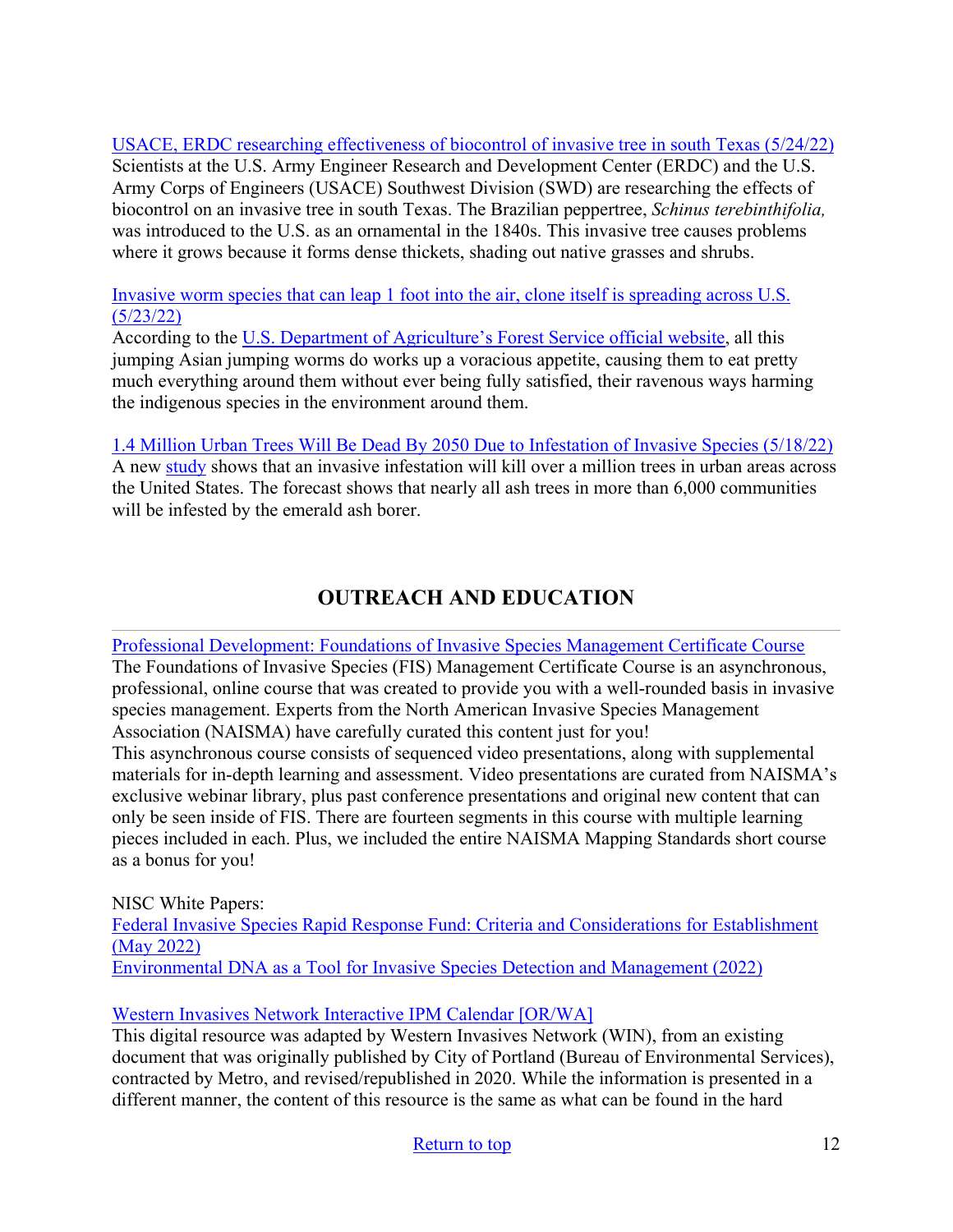copy/pdf version that was published in 2020. Additions to the resource are limited to photos, distribution maps (links) and links to other supporting documents and resources.

## **JOBS/GRANTS**

### **U.S. Geological Survey – Chief, Grand Canyon Monitoring and Research Center and Southwest Biological Science Center River Ecosystem Science Branch (Supervisory Biologist or Supervisory Hydrologist - GS-14)**

 The USGS Southwest Biological Science Center in Flagstaff, Arizona seeks to hire a dynamic and effective leader with a background in river ecosystems research to serve as the Chief of the Grand Canyon Monitoring and Research Center and SBSC's River Ecosystem Science Branch. Candidates are expected to possess strong leadership and management abilities, scientific knowledge of river ecosystems, familiarity with water and resource management laws and policies, and experience with communicating science results associated with highly visible and controversial topics to resource managers and policy makers. The preferred candidate would possess an advanced degree and experience in conducting and publishing scientific results in hydrology, geomorphology, aquatic ecology, fish biology or related disciplines, obtaining funds to support research, and building and directing a multidisciplinary program of research Applicants must apply online via USA JOBS at: [http://www.usajobs.gov/.](http://www.usajobs.gov/) by **Tuesday, June 21,** 2022. Vacancy Announcements: USGS-SAC-2022-11498927-ST-BLL (Current or former Federal employees/Merit Promotion):<https://www.usajobs.gov/job/658224100> USGS-SAC-2022-11504555-DE-BLL (All US Citizens): <https://www.usajobs.gov/job/658225700>

Utah Division Of Wildlife Resources [Aquatic Invasive Species Biologist \(Wildlife Biologist Ii\) - Price, Utah \(Sero\)](https://www.governmentjobs.com/careers/utah/jobs/3586506/aquatic-invasive-species-biologist-sero) It is schedule TL(time-limited), full-time position Benefits: Yes Location: Price, Utah Requisition #32416 Closes: Wednesday, June 22, 2022 at 11:59 p.m.

### [Noxious Weed Control Superintendent, Gooding, Idaho](https://www.goodingcounty.org/CivicAlerts.aspx?AID=181)

The Tri-County Noxious Weed Control Office, Serving Gooding, Jerome and Lincoln Counties, invite applications from qualified candidates. Closing Date: June 30, 2022 Salary: \$55,000-\$60,000 DOE Location: Gooding Idaho To apply, call 208-934-5569 or email truby@co.gooding.id.us for an application and job description.

**The Mississippi River Basin Panel (MRBP)** on Aquatic Nuisance Species (ANS) requests for proposals to provide administrative support for MRBP operations during 2023. The MRBP is one of six regional advisory panels to the national ANS Task Force. The MRBP consists of representatives from state and federal agencies, academic institutions, private industry, and

### [Return to top](#page-0-0) 13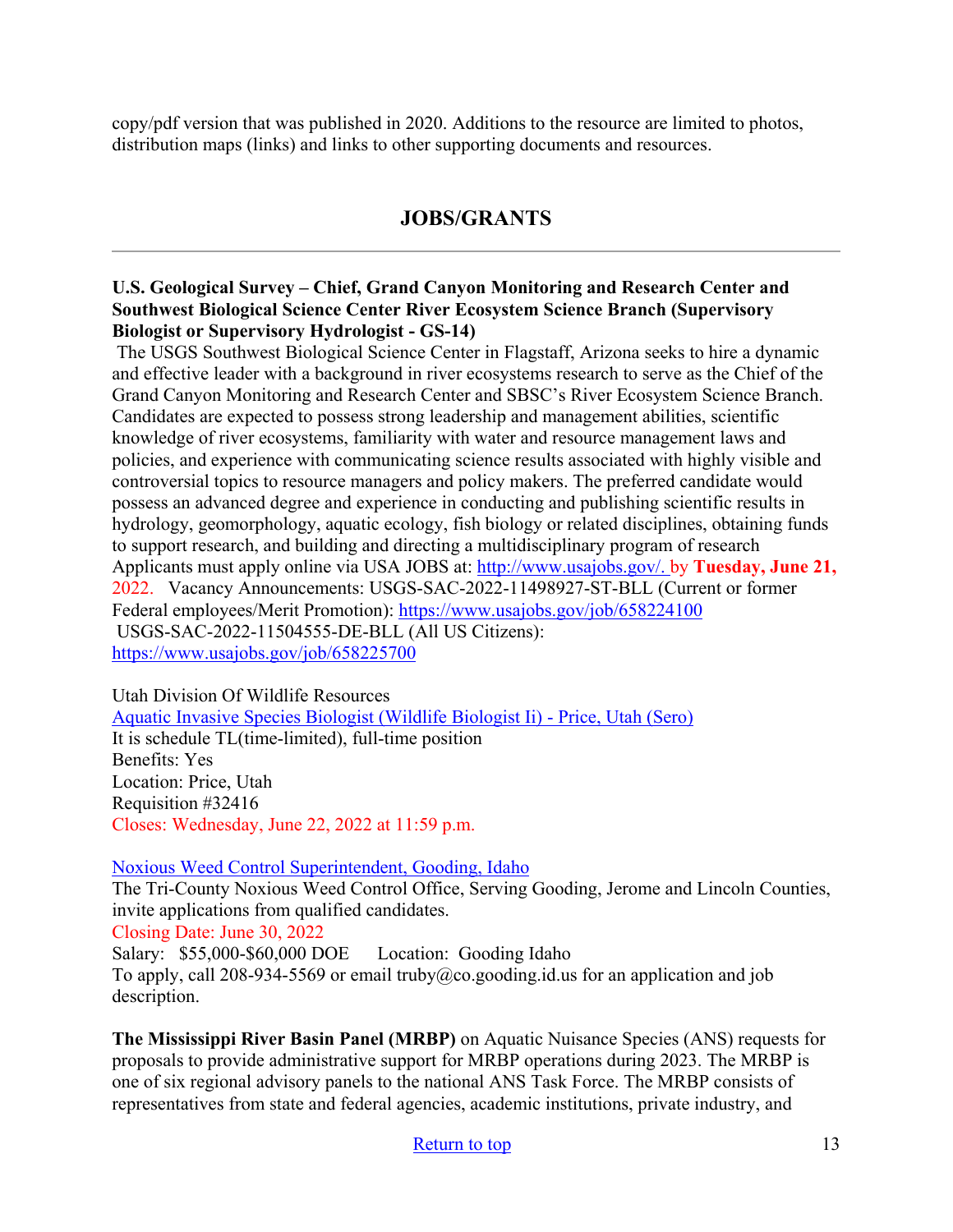nonprofit organizations that all have an interest in preventing and managing the undesirable impacts of ANS. Sufficient administrative support is key to the successful functioning of the MRBP, and the needs of the panel have outgrown the current in-kind support that the MRBP host and member organizations can provide. Additional administrative support is needed in order for the MRBP to continue to effectively carry out its mission.

Applications should be submitted to mrbp@micrarivers.org by 5:00 pm (CST) on July 1, 2022. Questions can be directed to Eugene Braig, MRBP co-chair, at 614-292-3823 or braig.1@osu.edu, or to Greg Conover, MRBP coordinator, at 618-889-9600 or greg\_conover@fws.gov.

[Kansas Department of Wildlife and Parks, Emporia, KS office.](https://ksoutdoors.com/KDWP-Info/Jobs/Current-KDWP-Employment-Opportunities/Permanent-Positions)

• ANS Biologist  $(F/W \text{ Bio II}, \text{Position}\# \text{ K}0243841)$ 

The incumbent will implement and coordinate KDWP ANS education and outreach efforts. Revise, create, and disseminate signs, brochures, social media posts, in-person programs and workshops, etc. Work with other KDWP staff (fisheries, public affairs, education, etc.) to improve effectiveness of and increase reach of ANS messaging. Develop and coordinate KDWP activities related to "organisms-in-trade". Design and conduct monitoring and detection efforts for quagga mussels and other emerging species of concern as needed. Respond to public reports of new ANS locations. Assist with identifying and applying for grant or other funding opportunities associated with position responsibilities. Attend virtual and in-person meetings, planning sessions, and working groups regarding invasive species. Administer, create, and revise HACCP plans and BMPs for the division and agency relating to ANS. Complete various tasks as assigned by division director, assistant director, and immediate supervisor.

• Invasive Carp Biologist (F/W Bio II, Position# K0243840)

The incumbent will lead invasive carp removal, suppression, containment, and monitoring efforts in the Missouri and Arkansas River basins according to direction of the Aquatic Nuisance Species Coordinator. This includes coordinating activities with other agencies and interested entities; contacting municipalities and private landowners to secure permission for access; physical capture and disposal of invasive carp; seeking and/or developing alternatives for invasive carp disposal; and collecting and analyzing data to evaluate and improve effectiveness of efforts. Attend, and coordinate as needed, virtual and in-person meetings, planning sessions, and workshops regarding invasive carp management or related grant funding opportunities. Assist with grant applications and reports for invasive carp programs associated with the position. Perform education and outreach and respond to public concerns relating to invasive carps in the Missouri and Arkansas River basins. Complete various tasks as assigned by division director, assistant director, and immediate supervisor.

• Invasive Carp Technician (Environmental Associate, Position# K0243838)

The Fisheries Technician will conduct field work related to removal, suppression, containment, and monitoring of invasive carp in the Missouri and Arkansas River basins according to the direction of the Invasive Carp Biologist and the Aquatic Nuisance Species Coordinator. Tasks include manual removal of invasive carp utilizing nets or electrofishing equipment, observation of commercial or contracted invasive carp harvest activities, and disposal of harvested invasive carp; maintain and repair equipment used for invasive carp management such as boats, trailers, nets, and electrofishing equipment; perform education and outreach relating to invasive carps in the Missouri and Arkansas River basins; complete various tasks as assigned by division director, section chief, and immediate supervisor.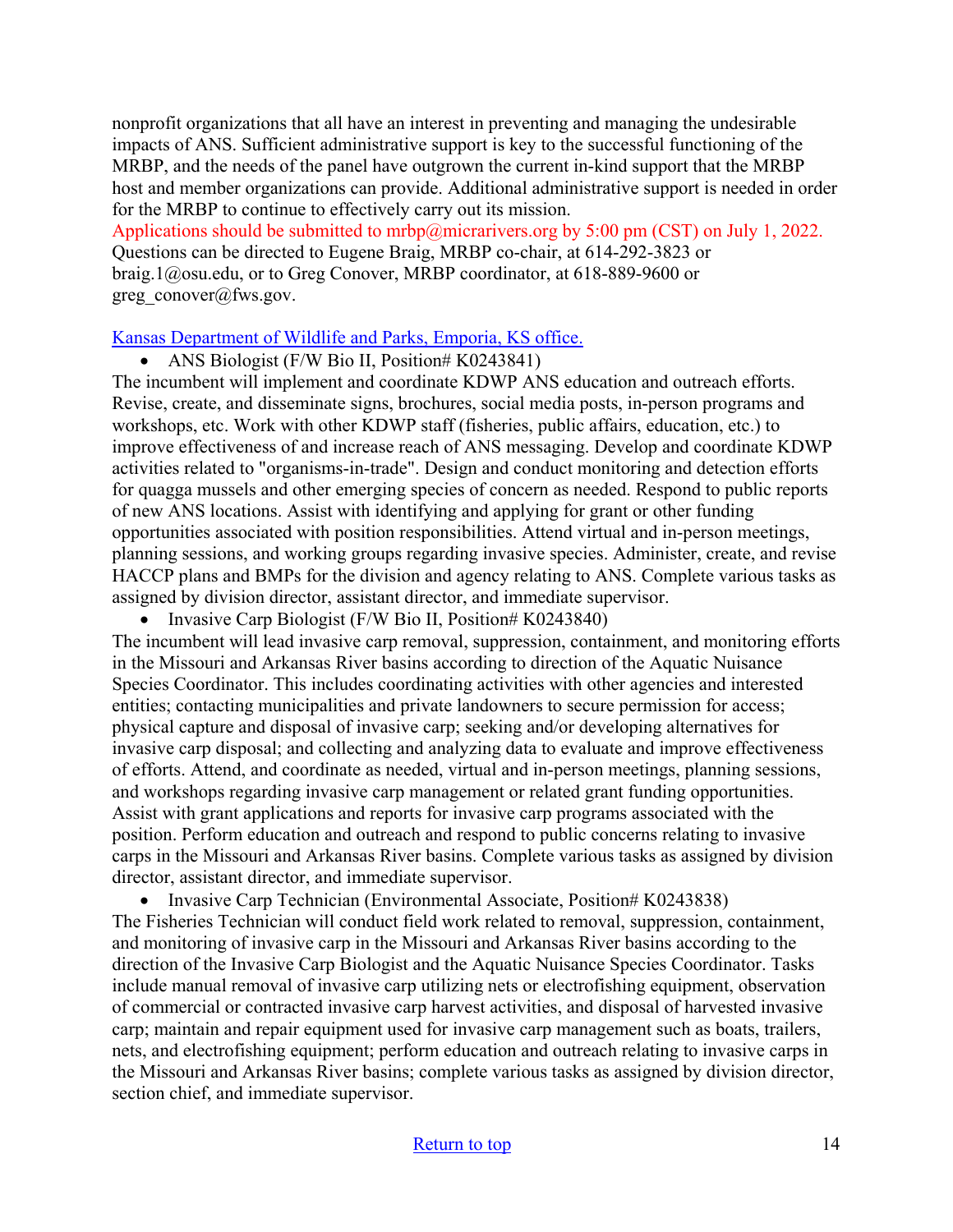### [Invasive Species Council of BC](https://bcinvasives.bamboohr.com/jobs/)

ISC is a provincial non-profit organization working to protect and restore BC's landscapes and habitats from the devastating impacts of invasive species. Over the past 17 years, the Council has developed and delivered outreach, training, and skill development programs while working closely with a network of partners, including the Indigenous Invasive Species Network, Local Government Invasive Species Network, and the Province of BC.

[Manager, Fundraising and Partnerships Fund Development · Remote, British Columbia](https://bcinvasives.bamboohr.com/jobs/view.php?id=138) [Action Team Member \(Quesnel\)](https://bcinvasives.bamboohr.com/jobs/view.php?id=126&source=bamboohr) [Action Team Member \(Salmon Arm\)](https://bcinvasives.bamboohr.com/jobs/view.php?id=122&source=bamboohr) [Manager, Indigenous Partnerships](https://bcinvasives.bamboohr.com/jobs/view.php?id=142&source=bamboohr) [Youth Coordinator](https://bcinvasives.bamboohr.com/jobs/view.php?id=143&source=bamboohr)

[Executive Director \(Remote\) CANADIAN COUNCIL ON INVASIVE SPECIES · Remote,](https://bcinvasives.bamboohr.com/jobs/view.php?id=146&source=bamboohr)  [British Columbia](https://bcinvasives.bamboohr.com/jobs/view.php?id=146&source=bamboohr) \*Please apply to careers@canadainvasives.ca with a covering letter and resume by June 20th, 2022. The position will stay open until filled.

### GRANTS

The Funding Opportunity for the U.S. Fish and Wildlife QZAP FY2022 has officially been posted. The total funding amount for projects is approximately \$2,250,000.00, which is similar to last year. There has been significant change in the application process over the past two years, resulting from our transition to GrantSolutions.gov. This opportunity will be open for application through July 20, 2022.

Applications will need to be submitted through grantsolutions.gov, and you will need to create a login and password to access the system. There are recipient tutorials online linked below. Below are the steps you will need to take to access and locate the funding announcement. The funding announcement number is F22AS00373 and the full title is "FY2022 Implementation of the Quagga and Zebra Mussel Action Plan (QZAP) in the Western United States". Please disseminate this opportunity to all interested parties. Please feel free to reach out to barak shemai@fws.gov. The opportunity can also be found at grants.gov but applications may NOT be submitted through grants.gov [https://www.grants.gov/web/grants/view](https://www.grants.gov/web/grants/view-opportunity.html?oppId=340550)[opportunity.html?oppId=340550](https://www.grants.gov/web/grants/view-opportunity.html?oppId=340550)

 ["Development of an Invasive Mussel Introduction Rapid Response and Containment Transition](http://www.lakecountyca.gov/Business/WithCounty/RFP/RFP_No_22-25.htm)  [Plan for Clear Lake, CA"](http://www.lakecountyca.gov/Business/WithCounty/RFP/RFP_No_22-25.htm)

Solicitation Number: RFP No. 22-25

Publish Date: May 27, 2022

Close Date and Time: July 1, 2022 03:00 PM

The County of Lake Water Resources Department, which is also known as the Lake County Watershed Protection District [herein referred to "The District" where appropriate] is soliciting individuals or firms (the "Consultant") qualified to provide design and development of an Invasive Mussel Introduction Rapid Response and Containment Transition Plan for Clear Lake, Lake County, CA, (the "Project"). The overall goal for the Project is to improve the current prevention program while simultaneously preparing for an invasive quagga or zebra mussed (herein to referred to as "QZ") introduction into Clear Lake, or Lake County, so that a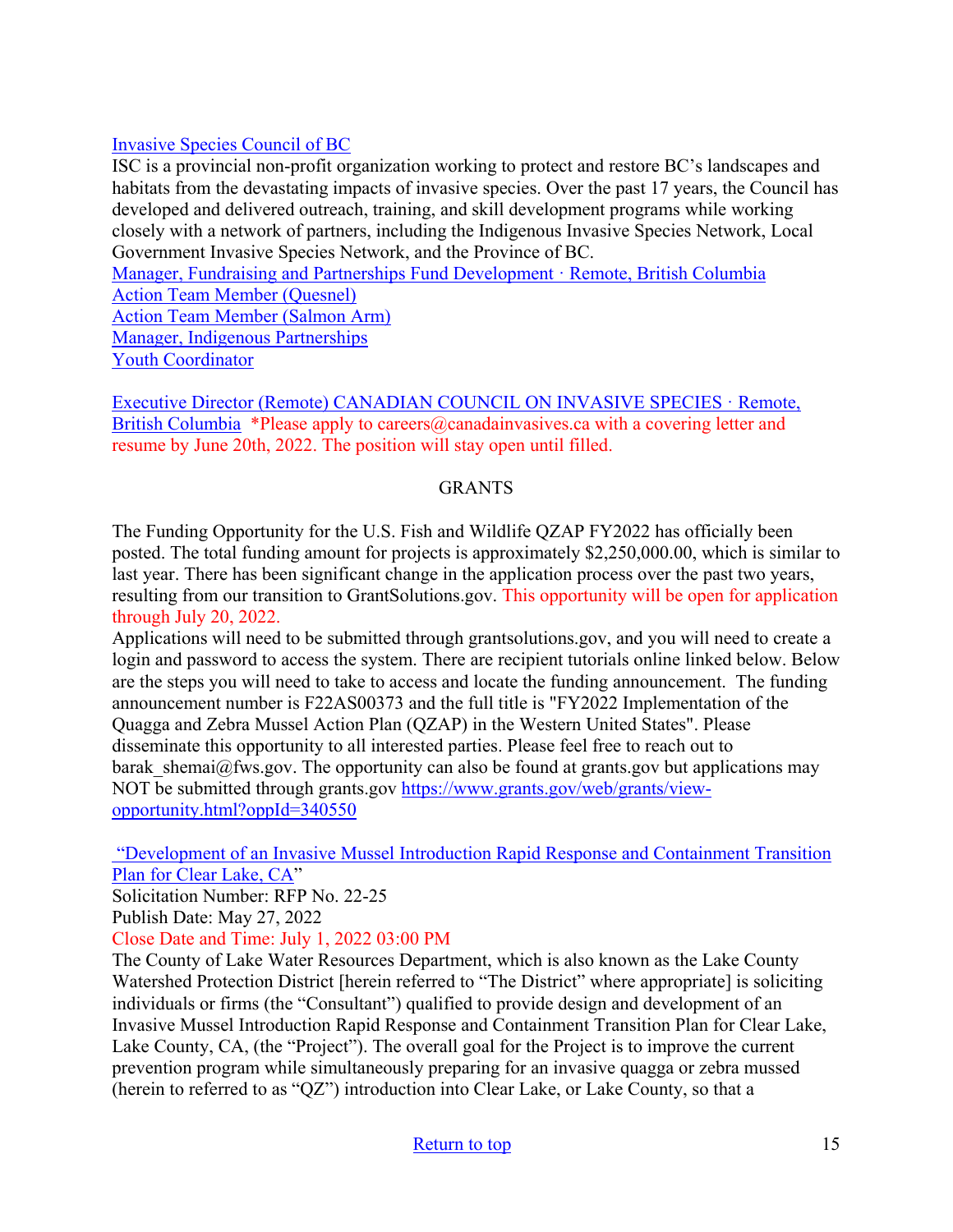containment strategy can be incorporated as quickly and efficiently as possible to reduce local impacts and to cost-effectively prevent spread within the northern California region and other uninfested Western water bodies.

### [America the Beautiful Challenge 2022 Request for Proposals](https://www.nfwf.org/programs/america-beautiful-challenge/america-beautiful-challenge-2022-request-proposals) Applicant Webinar: Thursday, May 19, 2022, 2:00 PM – 4:00 PM Eastern Time Full Proposal Due Date: Thursday, July 21, 2022, by 11:59 PM Eastern Time

The National Fish and Wildlife Foundation (NFWF), through anticipated cooperative agreements from the Department of the Interior (DOI), Department of Defense (DoD), and the Department of Agriculture's U.S. Forest Service (USFS) and Natural Resources Conservation Service (NRCS), is pleased to announce the launch of the America the Beautiful Challenge (ATBC) 2022 Request for Proposals (RFP). The ATBC vision is to streamline grant funding opportunities for new voluntary conservation and restoration projects around the United States. This Request for Proposals is a first step toward consolidating funding from multiple federal agencies and the private sector to enable applicants to conceive and develop large-scale, locally led projects that address shared funder priorities spanning public and private lands.

Strengthen Ecosystem and Community Resilience. Conserve and restore natural systems that help ecosystems and/or communities respond to, mediate and recover from disturbances such as floods, wildfire, drought (e.g., enhancing a wetland to improve coastal resilience, invasive species prevention or removal to reduce wildfire risk, restoring fire resilient stand structure and species composition in fire prone forests, water conservation to address drought, expansion of wetlands to protect from flooding, grassland restoration to promote natural prairie ecosystems).

### [Preventing the Introduction and Spread of Invasive through Strategic Landscape-Level](https://www.grants.gov/web/grants/search-grants.html?keywords=f22as00320)  [Approaches](https://www.grants.gov/web/grants/search-grants.html?keywords=f22as00320)

Using appropriations to the Infrastructure Investment and Jobs Act (Public Law 117-58, also referred to as the Bipartisan Infrastructure Law), the U.S. Fish and Wildlife Service (USFWS), in collaboration with other U.S. Department of the Interior bureaus, is providing grants to support implementation of measures that prevent the introduction or spread of invasive species. Proposals are requested that advance strategic, ecologically-based, landscape-level prevention measures. Landscape-level approaches are those that bring together multiple geographies, sectors, and stakeholders to protect and conserve natural resources on a larger scale.

 Total funding available is \$1,852,550. The USFWS anticipates funding one to four projects, ranging between \$200,000 and \$1,852,550. Proposals are due June 22, 2022. The anticipated award date is August 2022.

Additional details can be found in the Notice of Funding Opportunity on grants.gov, Number F22AS00320.

Please direct questions to Susan Pasko, Division of Fish and Aquatic Conservation, USFWS HQ - MS:FAC, 5275 Leesburg Pike, Falls Church, VA 22041-3803, 703-358-2466, susan\_pasko@fws.gov.

[The FlowCam Aquatic Research Equipment & Travel Grant](https://info.fluidimaging.com/flowcam-student-grant-2022?utm_campaign=FlowCam%20Student%20Grant%20Program%20-%202022&utm_medium=email&_hsmi=201999501&_hsenc=p2ANqtz-8ocExbgopRtkyNWxi0ljPjBorrFvK_wIwUD_KR7epglcNO-AO_DQ4NmoDkrNWY7LVtQd1Pk4pv8bA1I0u-TD5hWn2IAw&utm_content=201914302&utm_source=hs_email) [for Graduate Students and Undergraduate Faculty](https://info.fluidimaging.com/flowcam-student-grant-2022?utm_campaign=FlowCam%20Student%20Grant%20Program%20-%202022&utm_medium=email&_hsmi=201999501&_hsenc=p2ANqtz-8ocExbgopRtkyNWxi0ljPjBorrFvK_wIwUD_KR7epglcNO-AO_DQ4NmoDkrNWY7LVtQd1Pk4pv8bA1I0u-TD5hWn2IAw&utm_content=201914302&utm_source=hs_email)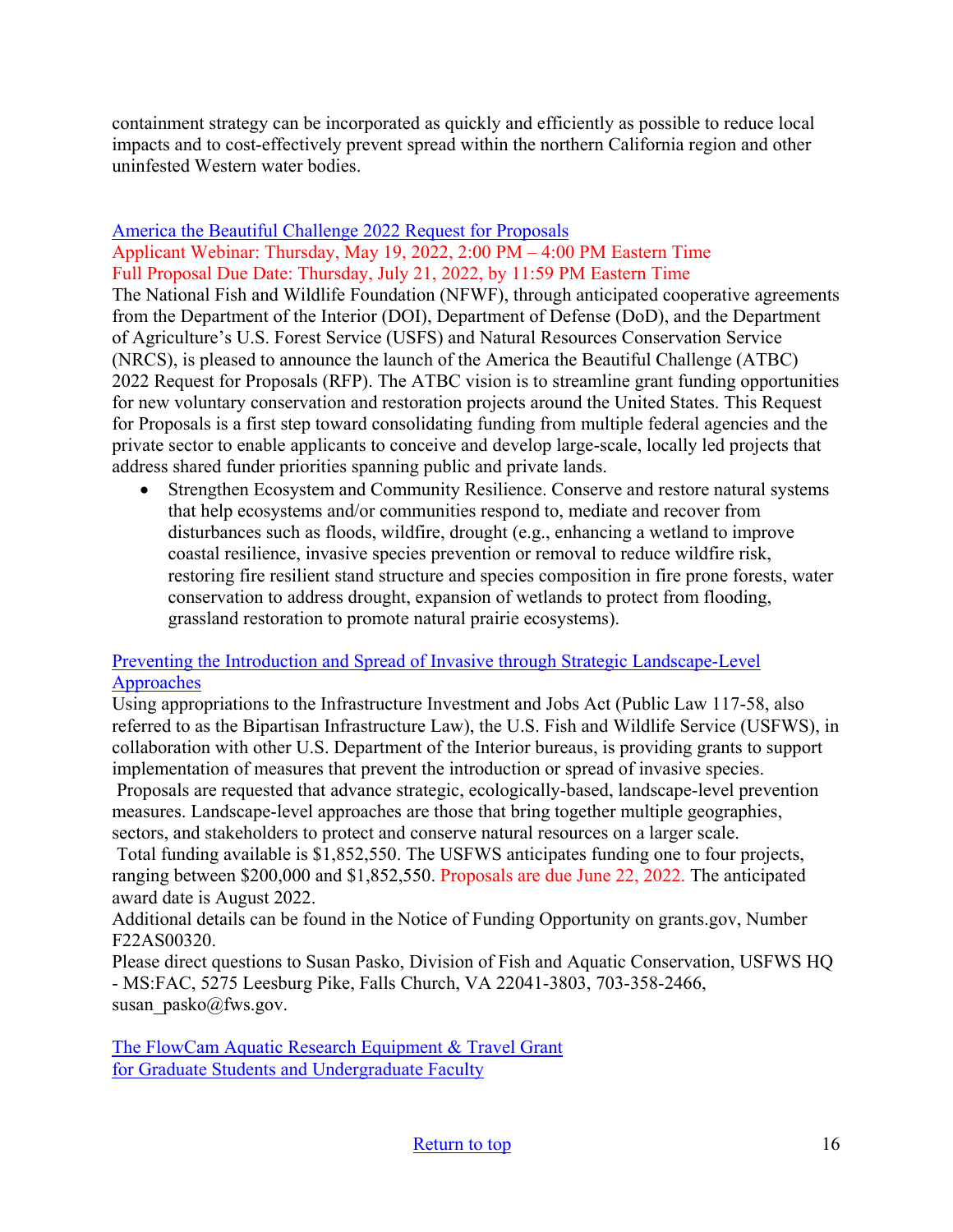- Are you a graduate student studying marine, freshwater, or estuarine ecosystems with a focus on microorganisms or other particles?
- Are you a faculty member who would like to introduce your students to modern methods of data collection?
- Wouldn't you love a method to streamline your research and speed up the tedious process of manual microscopy?

Enter to win the use of a FlowCam instrument for up to 4 months, including remote training, technical support, and temporary software licenses. Winners will also receive funding to present at a major scientific conference in North America within twelve months of project completion. Eligible expenses include conference registration, travel, food, and lodging. Masters or Ph.D. Students Application Deadline: April 15, 2022 Undergraduate Faculty Application Deadline: June 15, 2022

### F22AS00363

[Seaplane Invasive Species Risk Analysis-Phase II](https://www.grants.gov/web/grants/view-opportunity.html?oppId=340531)

Department of the Interior - Fish and Wildlife Service

Closing Date: Aug 03, 2022 This funding opportunity will be open for 75 days. The application must be submitted by 11:59 p.m. Eastern on the due date.

<span id="page-16-0"></span>The ANS Task Force, within its Strategic Plan for 2020-2025 (Objective 2.2 and 2.3), identifies a need to evaluate and prioritize pathways, develop risk management strategies, and encourage implementation of non-regulatory and regulatory measures to prevent the establishment and spread of aquatic invasive species (AIS) in waters of the United States. While evaluating pathways, the ANS Task Force determined that more information is needed to assess the risk of spreading AIS via the seaplane pathway and develop measures to mitigate this risk. This project will address these objectives. Air travel has historically connected otherwise isolated areas, providing a means to transport species from one location to another. The risk of species movement associated with commercial airplanes and air cargo carriers has been previously evaluated (e.g., Tatem, AJ. 2009. Ecography 32:99-102); however, the ANS Task Force Prevention Subcommittee found that information on the potential risks associated with seaplanes is currently lacking. Seaplanes may be a more direct risk to aquatic habitats, as opposed to passenger or cargo aircraft. For example, studies of the seaplane transportation pathway in Alaska have concluded that seaplanes have contributed to the spread of Elodea, an invasive aquatic plant within Alaska (Schwoerer, T. 2017. Doctoral Dissertation. University of Alaska, Fairbanks). The spread of Elodea could have significant economic impacts on fisheries, businesses, and recreation if left unchecked. Currently, the significance of the seaplane pathway as a vector for high-risk species, such as Dreissenid mussels, within the contiguous United States, and between Alaska and the contiguous United States is poorly understood.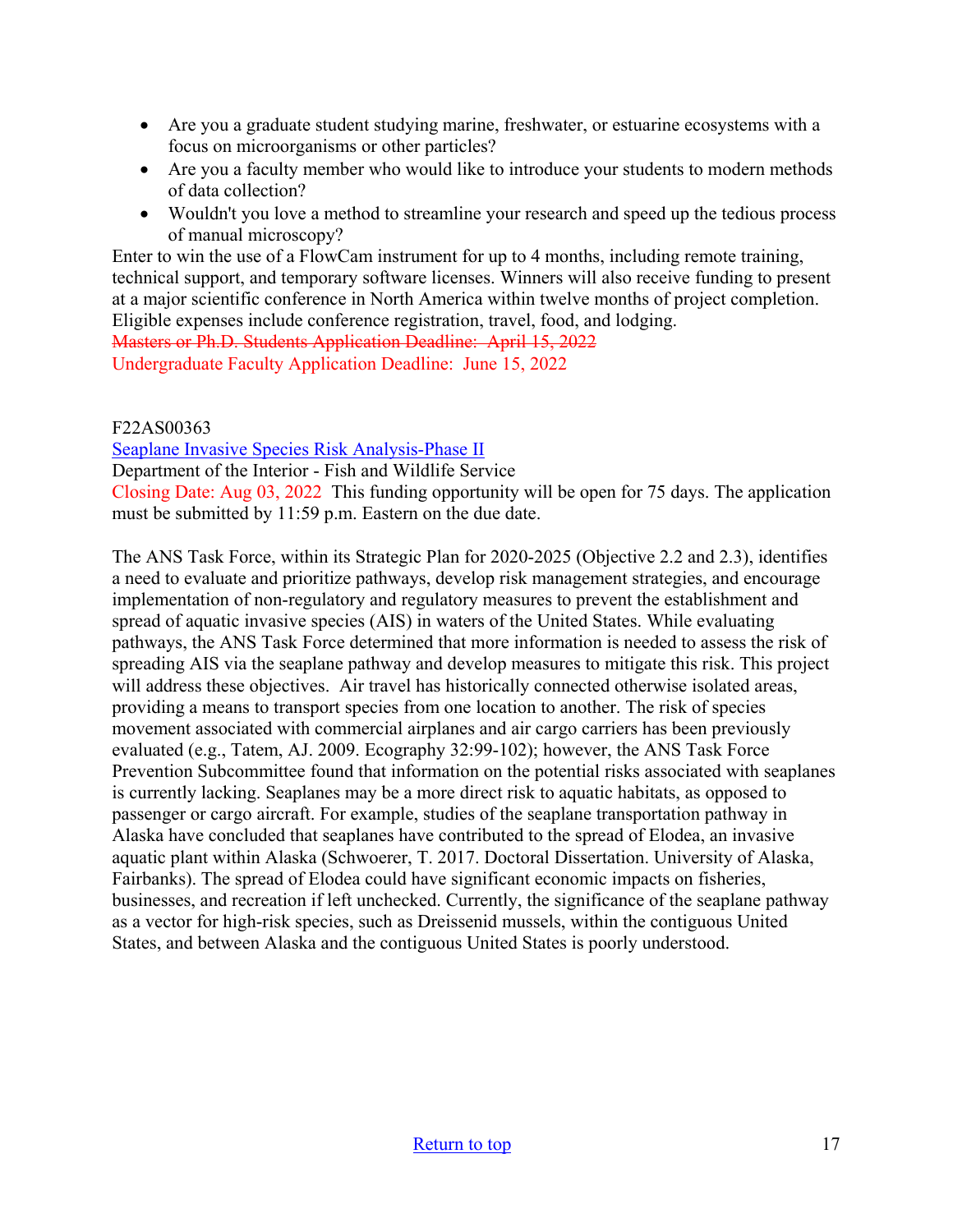# **FEDERAL/STATE/PROVINCIAL LEGISLATION, RULES, ACTIONS**

### **Advocacy:**

## **State/Province**

[Bill to combat Alaska's invasive species falls short in Legislature \(5/29/22\)](https://www.thecordovatimes.com/2022/05/29/bill-to-combat-alaskas-invasive-species-falls-short-in-legislature/)

The measure, *House Bill 54*, would have established an Invasive Species Council within the Alaska Department of Fish and Game to coordinate work done by state, federal, tribal and local agencies and other entities. The council, modeled on similar organizations established in Washington state and elsewhere, would have helped find and funnel grants and managed an invasive species response fund within the state general fund. The council would prepare strategic plans examining impacts and setting priorities for action; those plans would be presented to the Legislature every other year. The bill also would have authorized a voluntary decal-sale program aimed at boosting public education and engagement.

## **Executive**

## **Congressional**

### Congressional Budget Office -- [Cost Estimate H.R. 2773, Recovering America's Wildlife Act of](https://www.cbo.gov/publication/58186)  [2022 \(6/8/22\)](https://www.cbo.gov/publication/58186)

H.R. 2773 would amend the Pittman-Robertson Wildlife Restoration Act and appropriate funds for the Department of the Interior to support efforts by state, local, and tribal governments to conserve endangered and threatened species. The bill also would allow interest accrued on unspent balances in one account to be available without further appropriation for those activities. The bill would require the President to provide the Congress each year with a list of threatened or endangered species and to estimate the amount of funding allocated for their conservation. H.R. 2773 also would direct the Government Accountability Office to study the progress of states, territories, the District of Columbia, and Indian tribes in protecting endangered and threatened species and to report its findings seven years after enactment. Finally, the bill would direct the inspector general for the Department of the Interior to oversee spending of funds made available in this legislation.

**NOW WHAT:** [H.R. 2773](https://www.congress.gov/bill/117th-congress/house-bill/2773) is scheduled for a House floor vote next week. The related Senate version of the bill [\(S.2372\)](https://www.congress.gov/bill/117th-congress/senate-bill/2372) was reported out of the Committee on Natural Resources in 1/19/22. Funding the legislation is still an issue. According to *[E&E Daily](https://subscriber.politicopro.com/article/eenews/2022/06/07/house-poised-to-vote-on-bipartisan-wildlife-bill-00037465)*   $(6/7/22)$ :

### [Return to top](#page-0-0) 18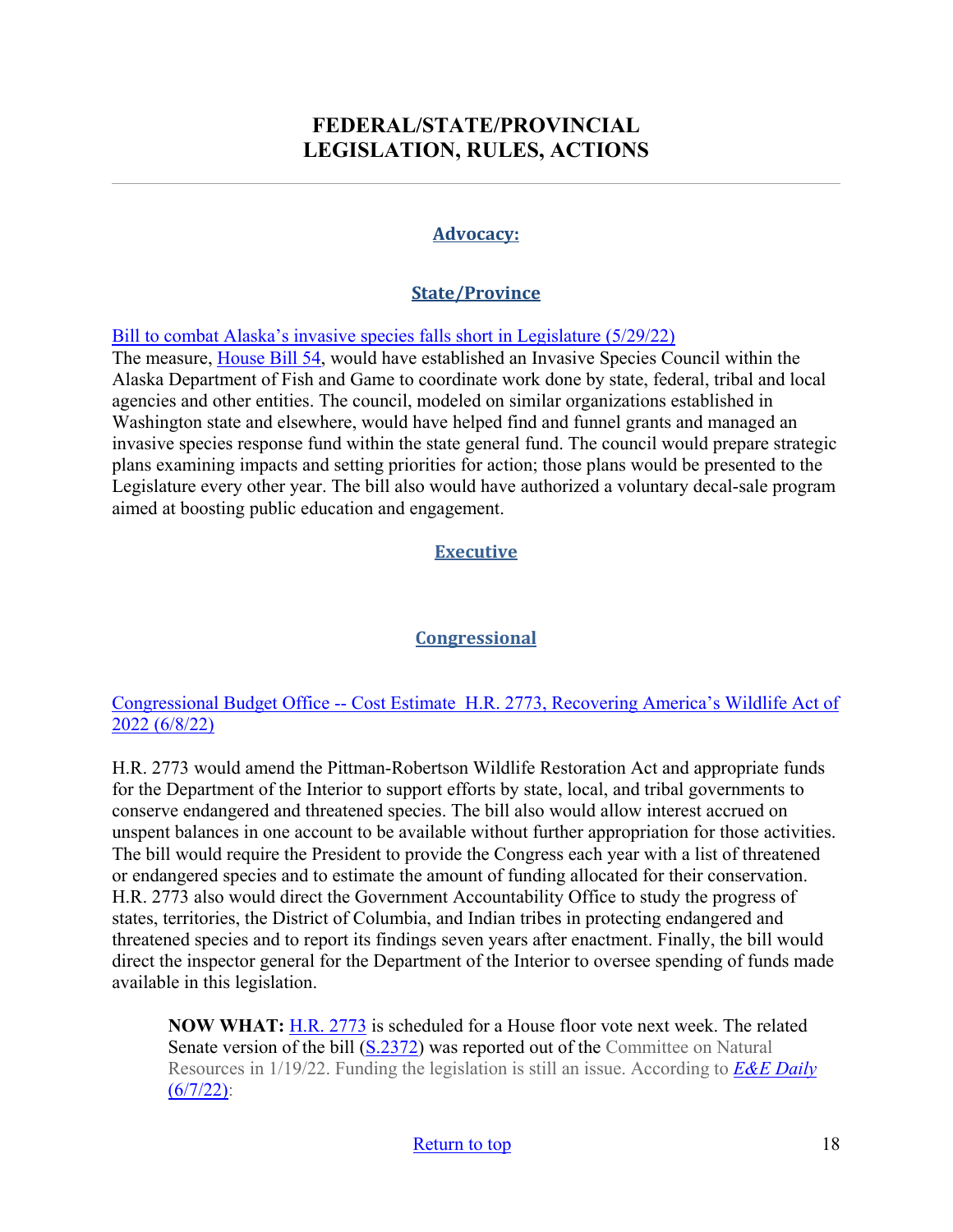The current House version of the "Recovering America's Wildlife Act" would provide funding from the general U.S. Treasury, with states required to provide at least 25 percent in matching funds. The bill's authors have not identified any funding offsets for the federal share. The Senate version would partially offset the bill with fees and fines paid by polluters. The Senate Environment and Public Works Committee advanced its version in early April on a 15-5 vote, though even supportive lawmakers acknowledge funding needs continued attention. "On the funding source, I actually think it should fly," said Sen. Roy Blunt (R-Mo.), while adding that "if there's a better idea out there, of course, we're always ready to hear it."

**For further information** on RAWA see [https://fisheries.org/policy-media/recovering](https://fisheries.org/policy-media/recovering-americas-wildlife-act/)[americas-wildlife-act/](https://fisheries.org/policy-media/recovering-americas-wildlife-act/) and [https://www.nwf.org/Our-Work/Wildlife-](https://www.nwf.org/Our-Work/Wildlife-Conservation/Policy/Recovering-Americas-Wildlife-Act)[Conservation/Policy/Recovering-Americas-Wildlife-Act](https://www.nwf.org/Our-Work/Wildlife-Conservation/Policy/Recovering-Americas-Wildlife-Act) 

### [Chairs DeFazio, Napolitano Applaud House Passage of Bipartisan Water Resources](https://transportation.house.gov/news/press-releases/chairs-defazio-napolitano-applaud-house-passage-of-bipartisan-water-resources-development-act-of-2022)  [Development Act of 2022 \(6/8/22\)](https://transportation.house.gov/news/press-releases/chairs-defazio-napolitano-applaud-house-passage-of-bipartisan-water-resources-development-act-of-2022)

With the passage of WRDA 2022 [\[H.R. 7776\]](https://transportation.house.gov/committee-activity/issue/water-resources-development-act-of-2022), Congress continues the tradition of enacting bipartisan WRDAs on a biennial basis to invest in America's water resources infrastructure Washington, D.C. - Today, Chair of the House Committee on Transportation and Infrastructure Peter DeFazio (D-OR) and Chair of the Subcommittee on Water Resources and Environment Grace F. Napolitano (D-CA) applaud House passage of the bipartisan Water Resources Development Act (WRDA) of 2022. WRDA 2022 will improve the nation's…

**Now What:** According to [E&E Daily \(6/9/22\)](https://subscriber.politicopro.com/article/eenews/2022/06/09/house-oks-water-projects-bill-eyes-talks-with-senate-00038205)

Despite many similarities between the House and Senate bills, lawmakers will soon need to hammer out differences between the measures. The House bill would authorize construction of 18 projects and four existing project modifications. Their total cost would hover around \$40 billion. The Senate bill would authorize 17 new projects and four modifications for a total of about \$37 billion, according to an EPW Committee spokesperson.

Debate may also touch on provisions in the House bill churning up controversy in the Pacific Northwest. Samuel Penney, chair of the Nez Perce Tribe, expressed concern in a letter to DeFazio yesterday about sections in the House bill — but not the Senate version — that he warned could cut tribal voices out of discussions around the fate of four dams along Washington's Lower Snake River.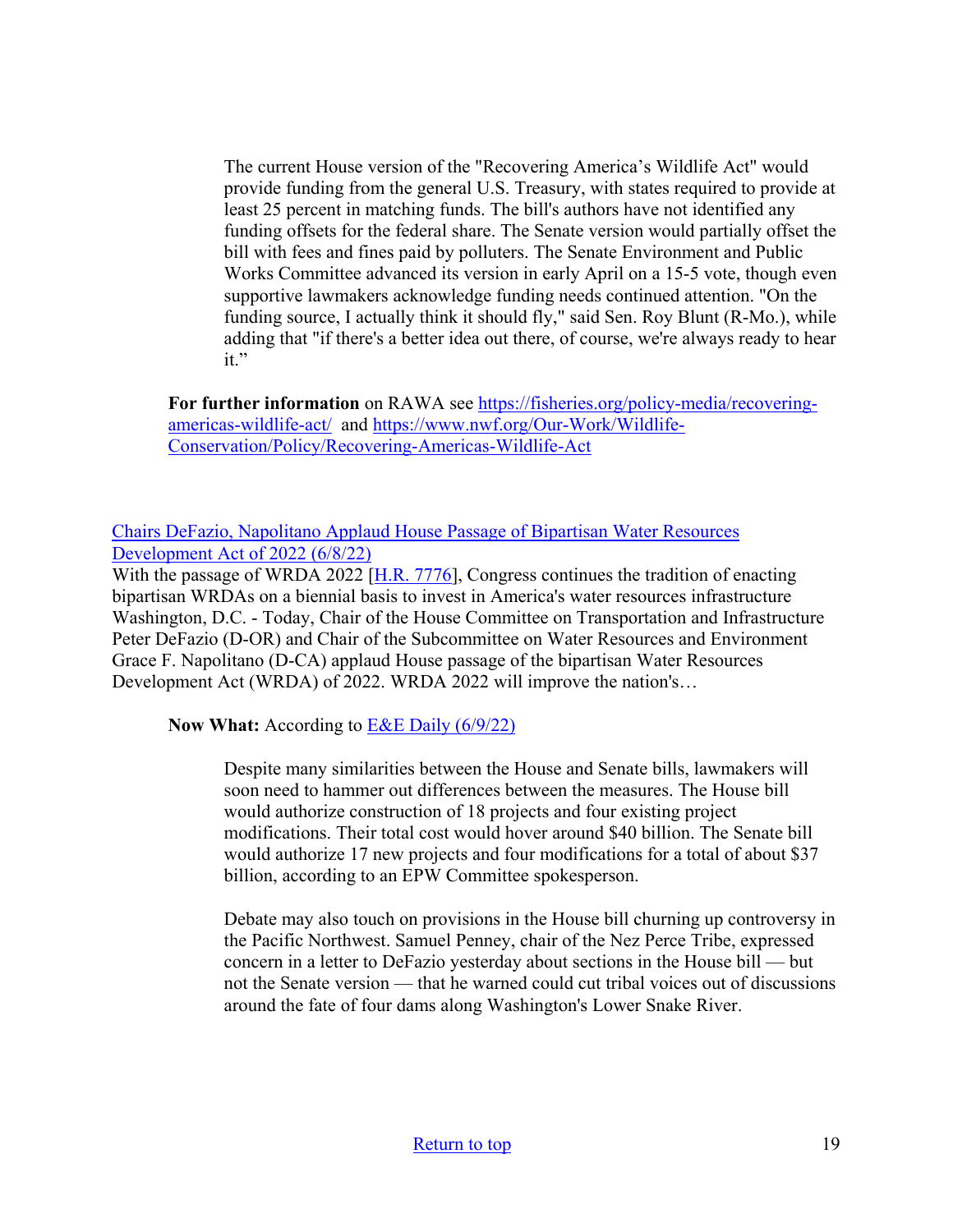### **APPROPRIATIONS**

[House sets \\$1.6 trillion cap for fiscal 2023 appropriations \(6/8/22\)](https://rollcall.com/2022/06/08/house-sets-1-6-trillion-cap-for-fiscal-2023-appropriations/)

The House adopted a \$1.6 trillion discretionary spending cap for the upcoming fiscal year, clearing the way for appropriators to start moving the fiscal 2023 spending bills through that chamber as bicameral talks reconvene on a framework for bills that can pass the Senate as well.

**An AIS federal legislative table is posted on the web on the** [www.westernais.org](http://www.westernais.org/) **website. Go to<https://www.westernais.org/federal-provincial-regulations> and see** *AIS Legislative Tracker*

# <span id="page-19-0"></span>**TRAININGS, WEBINARS, CONFERENCES AND MEETINGS**

## **Archived Materials**

[Recording available: Recent Invasive Mussel Collaborative Tools and Accomplishments June 6,](https://invasivemusselcollaborative.net/event/webinar-recent-imc-tools-and-accomplishments/?utm_source=IMC+Webinars&utm_campaign=13453bdda4-Invasive_Mussel_Collaborative_Webinar_1_19_2018_CO&utm_medium=email&utm_term=0_74dcc4f2ea-13453bdda4-128742353)

## **Events: Webinars, Trainings, Conferences and Meetings**

## **Watercraft Inspection Training**

Coming This Fall: Advanced Decontamination Training: October 18-19, 2022 Lake Powell Resort & Marina Page, AZ 86040 To Register: Go to<https://form.jotform.com/63037607848968>and complete the registration survey. This will be an in-person "Hands-On" training. To qualify you must have completed WIT II training by a PSMFC certified instructor.

For more information go to<https://www.westernais.org/> (under the "Training" tab) or contact Quagga D  $\omega$  (702)236-3814 or quaggadee $\omega$ cox.net

*Because of continued concerns due to COVID-19 upcoming meetings and events listed below may be postponed, cancelled or converted to* 

[Return to top](#page-0-0) 20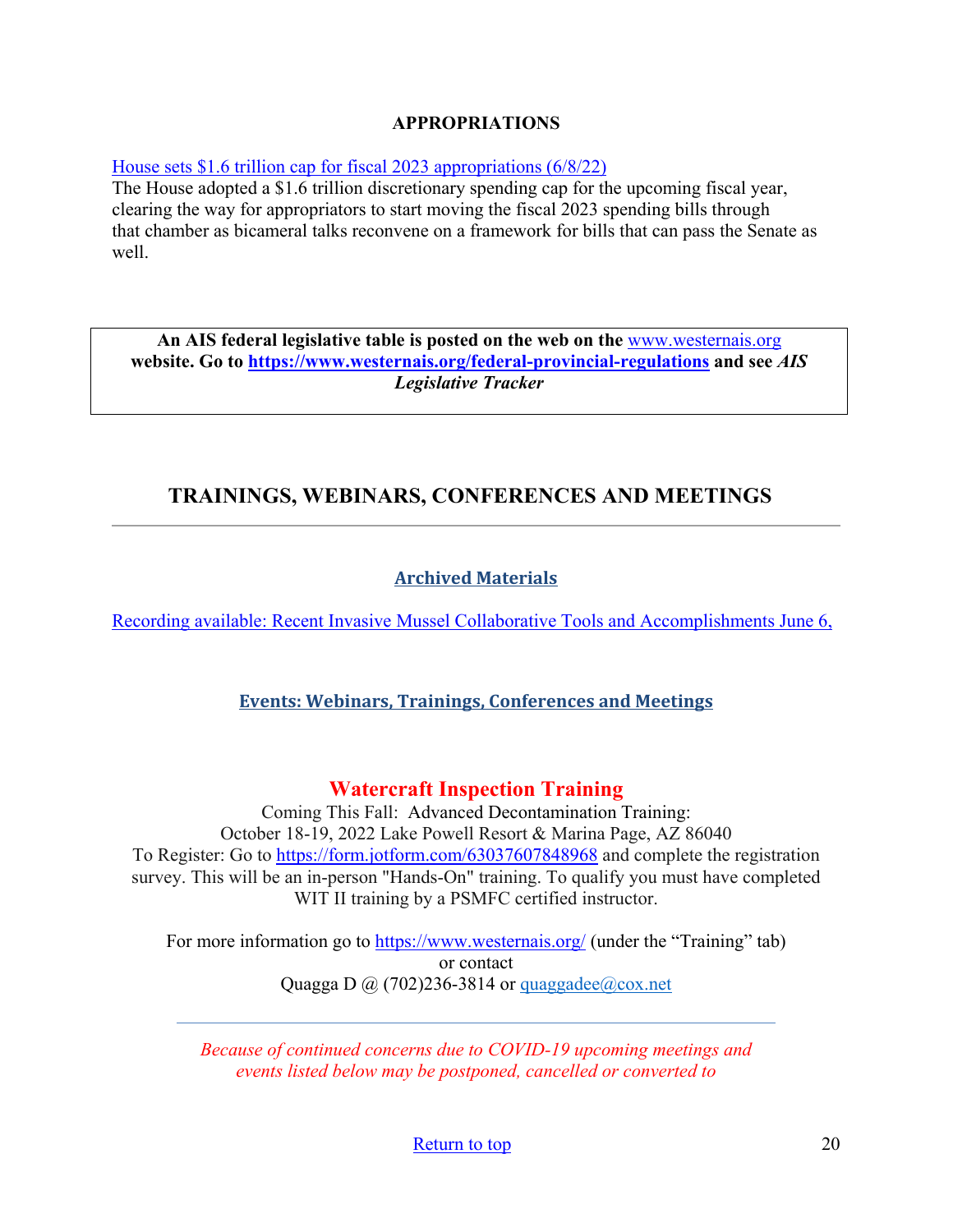# [DOI Invasive Species Training Opportunities Spreadsheet](https://www.doi.gov/sites/doi.gov/files/doi-invasive-species-training-opportunities.pdf)

[PNW IPC Citizen Science Trainings](https://www.pnw-ipc.org/trainings)

June

[California Invasive Species Action](https://wildlife.ca.gov/Conservation/Invasives/Action-Week?utm_medium=email&utm_source=govdelivery) Week Saturday, June 4 – Sunday, June 12, 2022

On 10 June at 1-2 pm ET a webinar on the State of the Science: Harmful Algal Blooms and Invasive Species will be hosted by the New York Invasive Species Research Institute (nyisri.org) as part of New York Invasive Species Awareness Week. This webinar is geared towards the general public and may be of interest to practitioners and researchers of either HABs or invasive species. Details and registration information are available at [http://www.nyisri.org/event/state](http://www.nyisri.org/event/state-of-the-science-harmful-algal-blooms-and-invasive-species/)[of-the-science-harmful-algal-blooms-and-invasive-species/](http://www.nyisri.org/event/state-of-the-science-harmful-algal-blooms-and-invasive-species/)

[Oregon Invasive Species Council Meeting](https://www.oregoninvasivespeciescouncil.org/meetings) June 14-15, Southwestern Oregon Community College - Umpqua Hall Science Building Virtual Option at<https://meet.goto.com/oisc>

NAISMA Monthly Webinars: June 15, 2022  $\omega$  1:00 pm - 2:00 pm CDT - Spotted Lanternfly [Ecology and Biocontrol Efforts](https://naisma.org/event/webinar-spotted-lanternfly-ecology-and-biocontrol-efforts/?utm_medium=email&utm_source=govdelivery)

[Washington Invasive Species Council Meeting Hybrid Meeting](https://invasivespecies.wa.gov/council/meetings/)  June 16, 2022 Olympia, WA; Natural Resources Building, Room 172 Zoom Webinar Phone: (669) 900-6833 Meeting ID: 851 3142 6095

State of Idaho - Idaho State Department of Agriculture Notice is hereby given that the [Idaho Invasive Species Council and Stakeholders](https://agri.idaho.gov/main/meeting-notice-for-idaho-invasive-species-council-and-stakeholders/) has scheduled a regular spring meeting as follows: Date of Meeting: June 16th, 2022 Time: 10:00 MST- 12:00 MST Place: Via Microsoft Teams For more information: Click to access [MEETING-NOTICE-06-16-2022-Invasive-Species-Council.pdf](https://agri.idaho.gov/main/wp-content/uploads/2022/06/MEETING-NOTICE-06-16-2022-Invasive-Species-Council.pdf) Click to access [MEETING-AGENDA-06-16-2022-Invasive-Species-Council.pdf](https://agri.idaho.gov/main/wp-content/uploads/2022/06/MEETING-AGENDA-06-16-2022-Invasive-Species-Council.pdf)

[Corvallis, Oregon Aquatic Invasive Species Paddle & Pull](http://willamette-riverkeeper.org/event-list/2022/6/23/corvallis-aquatic-invasive-species-paddle-amp-pull) Thursday, June 23, 2022 9:00 AM 4:30 PM Michael's Landing NW 1st St Corvallis, OR 97333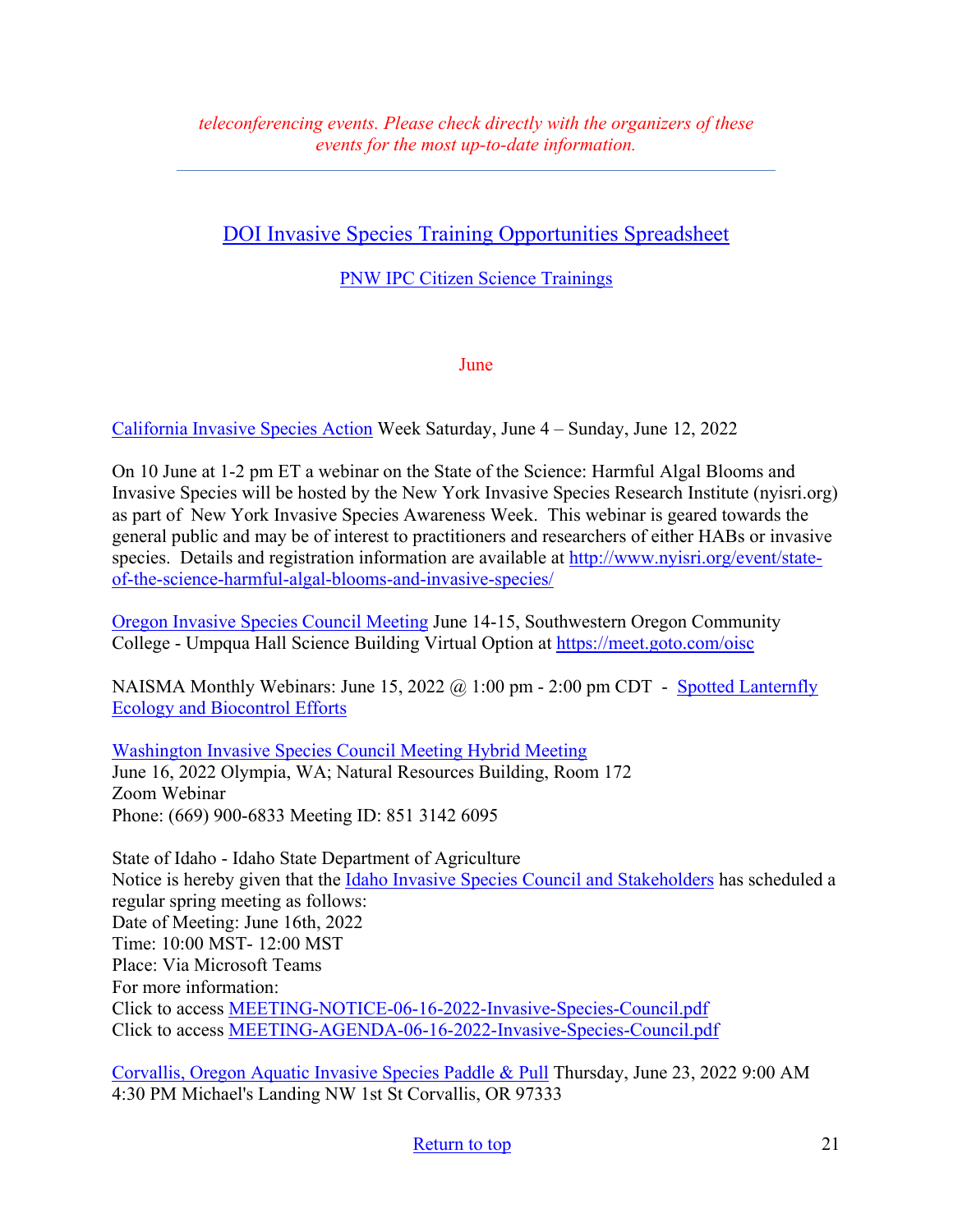NotMISpecies Webinar Series: June 27, 2022, 9:00 - 10:00 am.ET - [Not in my backyard!](https://register.gotowebinar.com/register/3901209515292444430?utm_medium=email&utm_source=govdelivery)  [Managing invasives with help from CISMAs](https://register.gotowebinar.com/register/3901209515292444430?utm_medium=email&utm_source=govdelivery) 

[Next Meeting of the Columbia River Basin Team](https://www.westernais.org/coordination) – June 22 & 23, 2022 (Virtual). Contact Leah Elwell for further information  $leah(\omega)$ stopais.org,

### July

NAISMA Monthly Webinars: July 20, 2022  $\omega$  1:00 pm - 2:00 pm CDT - "Jumping Worms:" [What We Know Now](https://naisma.org/event/webinar-jumping-worms-what-we-know-now/?utm_medium=email&utm_source=govdelivery)

### August

NAISMA Monthly Webinars: August 17, 2022 @ 1:00 pm - 2:00 pm CDT - [How to Get Your](https://naisma.org/event/webinar-w-samantha-yuan/?utm_medium=email&utm_source=govdelivery)  [Project Funded A Look into Florida's Research and Outreach Program for Invasive Plant](https://naisma.org/event/webinar-w-samantha-yuan/?utm_medium=email&utm_source=govdelivery)  [Management](https://naisma.org/event/webinar-w-samantha-yuan/?utm_medium=email&utm_source=govdelivery)

The American Fisheries Society, the AFS Western Division, and the Washington – British Columbia Chapter are excited to host the [152nd AFS Annual Meeting,](https://afsannualmeeting.fisheries.org/?utm_medium=email&utm_source=govdelivery#:%7E:text=The%20American%20Fisheries%20Society%2C%20President,city%20in%20Washington%20State%2C%20Spokane.) August 21-25, 2022, in Spokane, WA

## September

[Montana Invasive Species Council September 7, 2022](https://invasivespecies.mt.gov/misc/meetings-schedule/)

[Washington Invasive Species Council Meeting Hybrid Meeting](https://invasivespecies.wa.gov/council/meetings/)  September 15, 2022 Olympia, WA; Natural Resources Building, Room 172

[Western Regional Panel.](https://westernregionalpanel.org/2022-annual-meeting/) September 21-23, 2022 in Anchorage, Alaska. The meeting will be held at the Hilton in downtown Anchorage. Three days of presentations, discussions, workshops and a field trip are all being planned.

### **October**

[2nd GloFouling R&D Forum on Biofouling Prevention and Management for Maritime](https://www.glofouling.imo.org/)  [Industries: Greener Technologies for Biofouling Management.](https://www.glofouling.imo.org/) IMO Headquarters, London, UK, 11-14 October 2022

[Oregon Invasive Species Council](https://www.oregoninvasivespeciescouncil.org/meetings) October 17-18, 2022

[Upper Midwest Invasive Species Conference 2022](http://www.umisc.net/?utm_medium=email&utm_source=govdelivery)  October 25-27, 2022; Green Bay, Wisconsin.